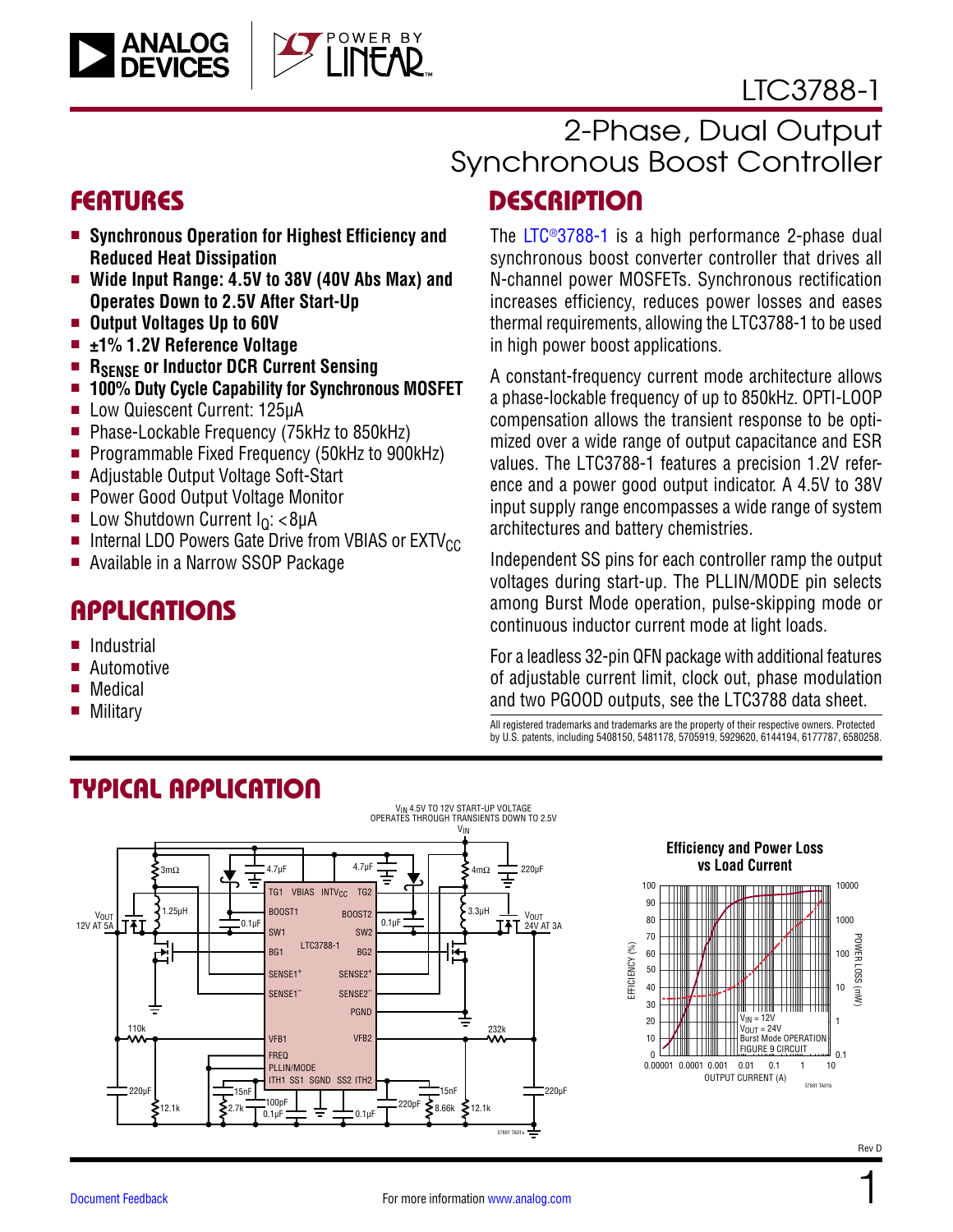# ABSOLUTE MAXIMUM RATINGS PIN CONFIGURATION

| (Notes 1, 3) |  |  |
|--------------|--|--|
|--------------|--|--|

| Maximum Current Sourced into Pin                           |
|------------------------------------------------------------|
|                                                            |
| PG00D1, PLLIN/MODE  -0.3V to 6V                            |
| INTV <sub>CC</sub> , (BOOST1-SW1, BOOST2-SW2)  -0.3V to 6V |
|                                                            |
| SENSE1 <sup>+</sup> , SENSE1 <sup>-</sup> ,                |
|                                                            |
| SENSE1+ - SENSE1 <sup>-</sup> ,                            |
|                                                            |
| SS1, SS2, ITH1, ITH2, FREQ,                                |
|                                                            |
| Operating Junction Temperature Range-40°C to 125°C         |
| Storage Temperature Range  -65°C to 125°C                  |
| Lead Temperature (Soldering, 10 seconds)300°C              |



# ORDER INFORMATION

| <b>LEAD FREE FINISH</b> | <b>TAPE AND REEL</b> | <b>PART MARKING*</b> | <b>PACKAGE DESCRIPTION</b> | I TEMPERATURE RANGE      |
|-------------------------|----------------------|----------------------|----------------------------|--------------------------|
| LTC3788EGN-1#PBF        | LTC3788EGN-1#TRPBF   | LTC3788GN-1          | 28-Lead Plastic SSOP       | $-40^{\circ}$ C to 125°C |
| LTC3788IGN-1#PBF        | LTC3788IGN-1#TRPBF   | LTC3788GN-1          | l 28-Lead Plastic SSOP     | $-40^{\circ}$ C to 125°C |

Contact the factory for parts specified with wider operating temperature ranges. \*The temperature grade is identified by a label on the shipping container.

[Tape and reel specifications](http://www.analog.com/media/en/package-pcb-resources/package/tape-reel-rev-n.pdf). Some packages are available in 500 unit reels through designated sales channels with #TRMPBF suffix.

### <span id="page-1-0"></span>**ELECTRICAL CHARACTERISTICS** The  $\bullet$  denotes the specifications which apply over the full operating

**junction temperature range, otherwise specifications are at TA = 25°C, VBIAS = 12V, unless otherwise noted (Note 2).**

| <b>SYMBOL</b>            | <b>PARAMETER</b>                  | <b>CONDITIONS</b>        | MIN  | TYP   | <b>MAX</b> | <b>UNITS</b>     |
|--------------------------|-----------------------------------|--------------------------|------|-------|------------|------------------|
| <b>Main Control Loop</b> |                                   |                          |      |       |            |                  |
| <b>VBIAS</b>             | Chip Bias Voltage Operating Range |                          | 4.5  |       | 38         | V                |
| VFB1,2                   | <b>Regulated Feedback Voltage</b> | $I_{TH} = 1.2V$ (Note 4) | .188 | 1.200 | 1.212      | $\mathsf{V}$     |
| IFB1,2                   | <b>Feedback Current</b>           | (Note 4)                 |      | ±5    | ±50        | пA               |
| VREFLNREG                | Reference Line Voltage Regulation | $V_{IN}$ = 6V to 38V     |      | 0.002 | 0.02       | $\frac{9}{6}$ /V |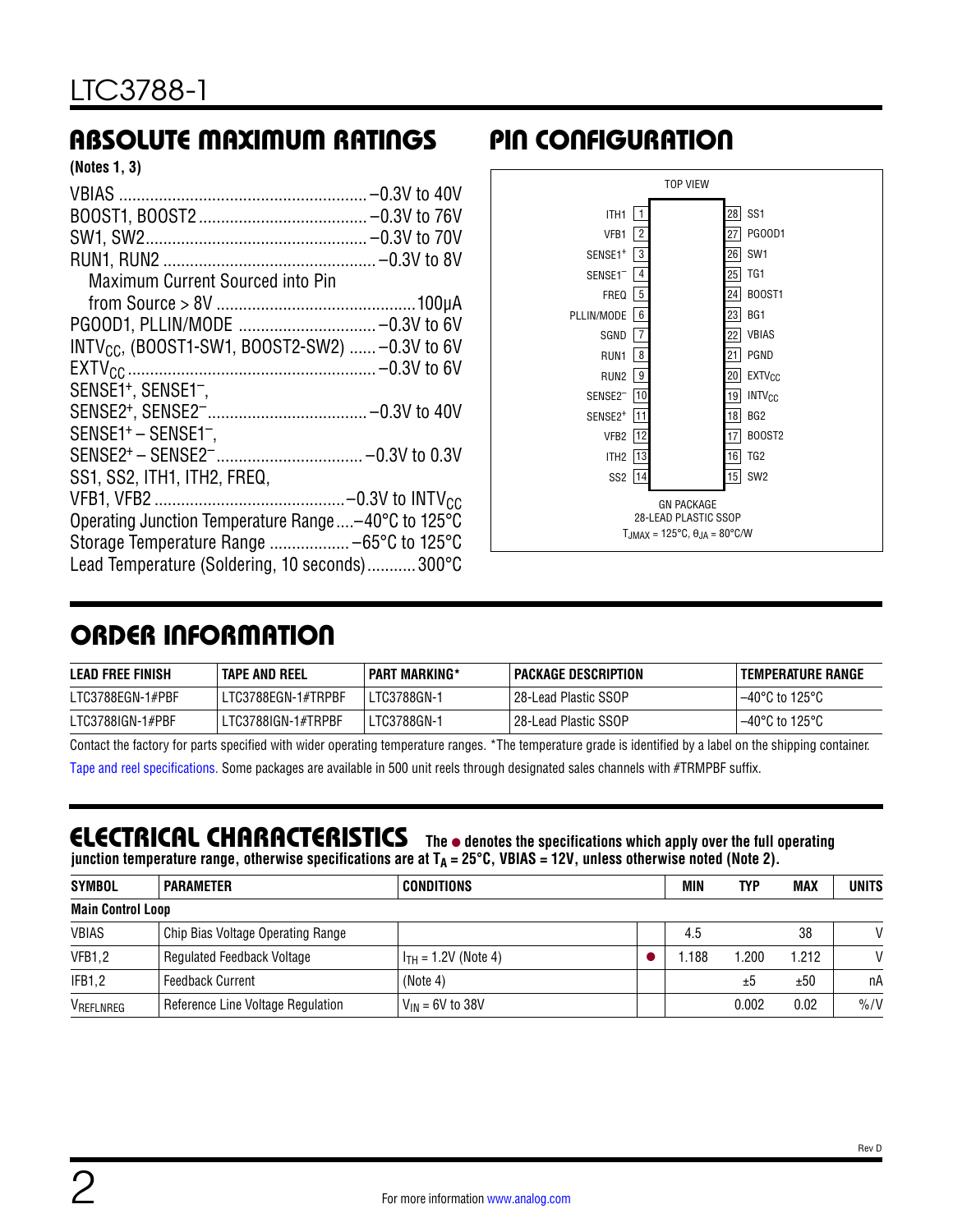### **ELECTRICAL CHARACTERISTICS** The  $\bullet$  denotes the specifications which apply over the full operating

**junction temperature range, otherwise specifications are at TA = 25°C, VBIAS = 12V, unless otherwise noted (Note 2).**

| <b>SYMBOL</b>       | <b>PARAMETER</b>                                                           | <b>CONDITIONS</b>                                                                           |           | <b>MIN</b> | <b>TYP</b>     | <b>MAX</b> | <b>UNITS</b>  |
|---------------------|----------------------------------------------------------------------------|---------------------------------------------------------------------------------------------|-----------|------------|----------------|------------|---------------|
| VLOADREG            | Output Voltage Load Regulation                                             | (Note 4)                                                                                    |           |            |                |            |               |
|                     |                                                                            | Measured in Servo Loop;<br>$\Delta I$ <sub>TH</sub> Voltage = 1.2V to 0.7V                  | ●         |            | 0.01           | 0.1        | $\frac{0}{0}$ |
|                     |                                                                            | Measured in Servo Loop;<br>$\Delta I$ <sub>TH</sub> Voltage = 1.2V to 2V                    | $\bullet$ |            | $-0.01$        | $-0.1$     | $\frac{0}{0}$ |
| $g_{m1,2}$          | Error Amplifier Transconductance                                           | $I_{TH} = 1.2V$                                                                             |           |            | $\overline{2}$ |            | mmho          |
| $I_{\mathbb{Q}}$    | Input DC Supply Current                                                    | (Note 5)                                                                                    |           |            |                |            |               |
|                     | Pulse-Skipping or Forced Continuous Mode<br>(One Channel On)               | $RUN1 = 5V$ and $RUN2 = 0V$ or $RUN1 = 0V$<br>and RUN2 = 5V; $V_{FB1(2)} = 1.25V$ (No Load) |           |            | 0.9            |            | mA            |
|                     | Pulse-Skipping or Forced Continuous Mode<br>(Both Channels On)             | RUN1,2 = 5V; $V_{FB1.2}$ = 1.25V (No Load)                                                  |           |            | 1.2            |            | mA            |
|                     | Sleep Mode<br>(One Channel On)                                             | $RUN1 = 5V$ and $RUN2 = 0V$ or $RUN1 = 0V$<br>and RUN2 = 5V; $V_{FB1(2)} = 1.25V$ (No Load) |           |            | 125            | 190        | μA            |
|                     | Sleep Mode<br>(Both Channels On)                                           | RUN1,2 = 5V; $V_{FB1,2}$ = 1.25V (No Load)                                                  |           |            | 200            | 300        | μA            |
|                     | Shutdown                                                                   | $RUN1,2 = 0V$                                                                               |           |            | 8              | 20         | μA            |
| <b>UVLO</b>         | INTV <sub>CC</sub> Undervoltage Lockout Thresholds                         | VINTVCC Ramping Up                                                                          |           |            | 4.1            | 4.3        | $\mathsf{V}$  |
|                     |                                                                            | VINTVCC Ramping Down                                                                        |           | 3.6        | 3.8            |            | $\mathsf{V}$  |
| $V_{RUN1,2}$        | RUN Pin On Threshold                                                       | V <sub>RUN</sub> Rising                                                                     |           | 1.18       | 1.28           | 1.38       | $\mathsf{V}$  |
| VRUNHYS             | <b>RUN Pin Hysteresis</b>                                                  |                                                                                             |           |            | 100            |            | mV            |
| I <sub>RUN1,2</sub> | <b>RUN Pin Hysteresis Current</b>                                          | V <sub>RUN</sub> > 1.28V                                                                    |           |            | 4.5            |            | μA            |
| I <sub>RUN1,2</sub> | <b>RUN Pin Current</b>                                                     | V <sub>RUN</sub> < 1.28V                                                                    |           |            | 0.5            |            | μA            |
| I <sub>SS1,2</sub>  | Soft-Start Charge Current                                                  | $V_{SS} = GND$                                                                              |           |            | 10             |            | μA            |
| VSENSE(MAX)         | Maximum Current Sense Threshold                                            | $V_{FB} = 1.1V$                                                                             | ●         | 68         | 75             | 82         | mV            |
| VSENSE(CM)          | SENSE Pins Common Mode Range (BOOST<br>Converter Input Supply Voltage VIN) |                                                                                             |           | 2.5        |                | 38         | $\mathsf{V}$  |
| ISENSE1,2+          | SENSE <sup>+</sup> Pin Current                                             | $V_{FB} = 1.1V$                                                                             |           |            | 200            | 300        | μA            |
| SENSE1,2            | SENSE <sup>-</sup> Pin Current                                             | $V_{FB} = 1.1V$                                                                             |           |            |                | ±1         | μA            |
| $t_{r(TG1,2)}$      | Top Gate Rise Time                                                         | $C_{\text{LOAD}}$ = 3300pF (Note 6)                                                         |           |            | 20             |            | ns            |
| $t_{f(TG1,2)}$      | Top Gate Fall Time                                                         | $C_{\text{LOAD}}$ = 3300pF (Note 6)                                                         |           |            | 20             |            | ns            |
| $t_{r(BG1,2)}$      | <b>Bottom Gate Rise Time</b>                                               | $C_{\text{LOAD}}$ = 3300pF (Note 6)                                                         |           |            | 20             |            | ns            |
| $t_{f(BG1,2)}$      | Bottom Gate Fall Time                                                      | $C_{\text{LOAD}}$ = 3300pF (Note 6)                                                         |           |            | 20             |            | ns            |
| $R_{UP(TG1,2)}$     | Top Gate Pull-Up Resistance                                                |                                                                                             |           |            | 1.2            |            | Ω             |
| $R_{DN(TG1,2)}$     | Top Gate Pull-Down Resistance                                              |                                                                                             |           |            | 1.2            |            | Ω             |
| RUP(TG1,2)          | Bottom Gate Pull-Up Resistance                                             |                                                                                             |           |            | 1.2            |            | Ω             |
| $R_{DN(TG1,2)}$     | Bottom Gate Pull-Down Resistance                                           |                                                                                             |           |            | 1.2            |            | Ω             |
| $t_{D(TG/BG)}$      | Top Gate Off to Bottom Gate On<br>Switch-On Delay Time                     | $C1$ $\cap$ AD = 3300pF (Each Driver)                                                       |           |            | 70             |            | ns            |
| $t_{D(BG/TG)}$      | Bottom Gate Off to Top Gate On<br>Switch-On Delay Time                     | $C1$ $_{\text{OAD}}$ = 3300pF (Each Driver)                                                 |           |            | 70             |            | ns            |
| $DF_{MAX(BG1,2)}$   | Maximum BG Duty Factor                                                     |                                                                                             |           |            | 96             |            | $\%$          |
| $t_{ON(MIN)}$       | Minimum BG On-Time                                                         | (Note 7)                                                                                    |           |            | 110            |            | ns            |

3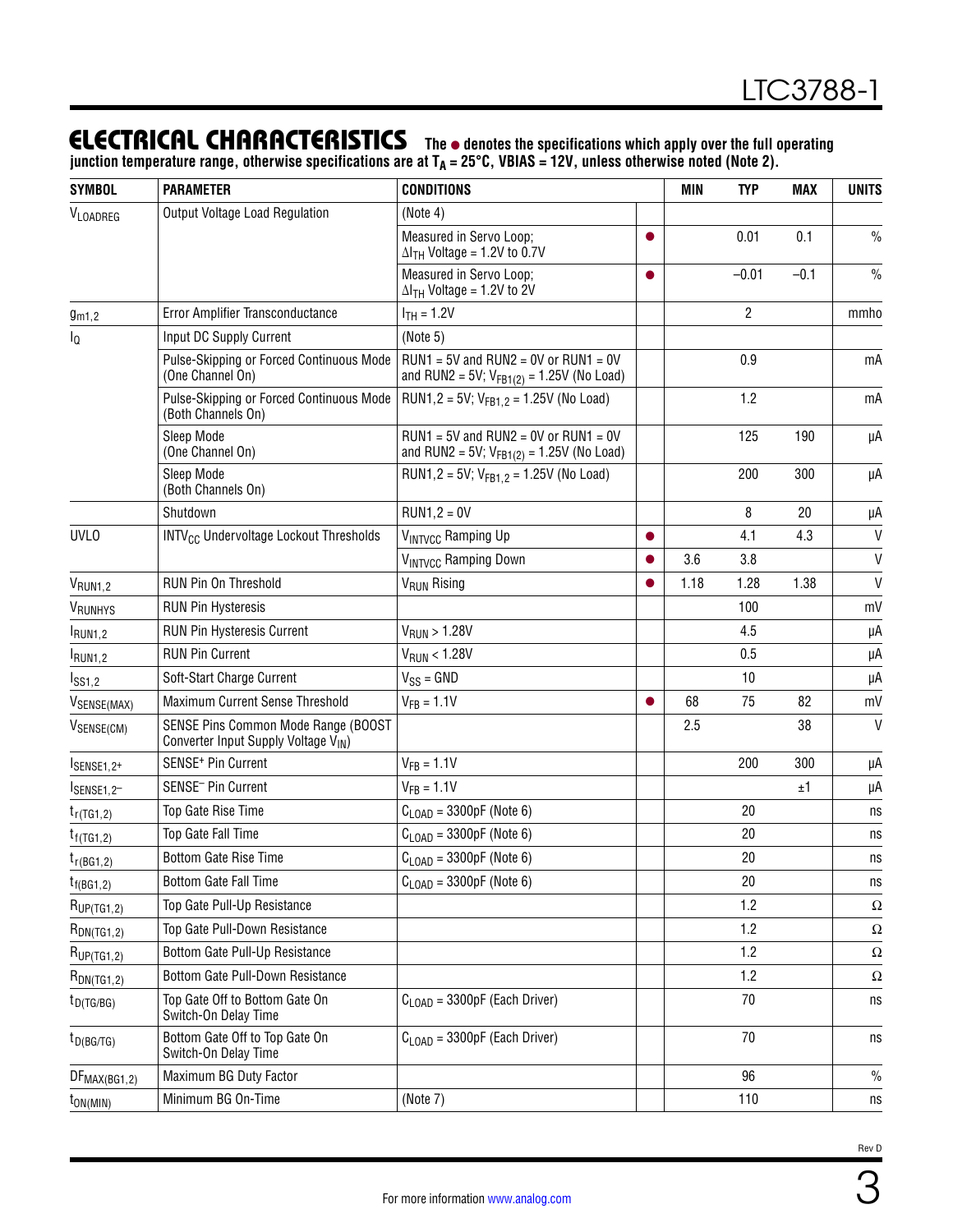### **ELECTRICAL CHARACTERISTICS** The  $\bullet$  denotes the specifications which apply over the full operating

**junction temperature range, otherwise specifications are at TA = 25°C, VBIAS = 12V, unless otherwise noted (Note 2).**

| <b>SYMBOL</b>                             | <b>PARAMETER</b>                                            | <b>CONDITIONS</b>                                                                             | MIN   | <b>TYP</b> | <b>MAX</b>     | <b>UNITS</b>  |
|-------------------------------------------|-------------------------------------------------------------|-----------------------------------------------------------------------------------------------|-------|------------|----------------|---------------|
| <b>INTV<sub>CC</sub> Linear Regulator</b> |                                                             |                                                                                               |       |            |                |               |
| VINTVCCVIN                                | Internal V <sub>CC</sub> Voltage                            | $6V <$ VBIAS < 38V, $V_{\text{EXTVCC}} = 0V$                                                  | 5.2   | 5.4        | 5.6            | $\mathsf{V}$  |
| VLDOVIN                                   | <b>INTV<sub>CC</sub></b> Load Regulation                    | $I_{CC}$ = 0mA to 50mA, $V_{EXTVCC}$ = 0V                                                     |       | 0.5        | 2              | $\frac{0}{0}$ |
| VINTVCCEXT                                | Internal V <sub>CC</sub> Voltage                            | $V_{EXTVCC} = 6V$                                                                             | 5.2   | 5.4        | 5.6            | $\mathsf{V}$  |
| VLDOEXT                                   | <b>INTV<sub>CC</sub></b> Load Regulation                    | $I_{CC}$ = 0mA to 40mA, $V_{EXTVCC}$ = 6V                                                     |       | 0.5        | $\overline{c}$ | $\frac{0}{0}$ |
| VEXTVCC                                   | EXTV <sub>CC</sub> Switchover Voltage                       | <b>EXTV<sub>CC</sub></b> Ramping Positive                                                     | 4.5   | 4.8        | 5              | $\mathsf{V}$  |
| <b>VLDOHYS</b>                            | EXTV <sub>CC</sub> Hysteresis                               |                                                                                               |       | 250        |                | mV            |
|                                           | <b>Oscillator and Phase-Locked Loop</b>                     |                                                                                               |       |            |                |               |
| f <sub>PROG</sub>                         | Programmable Frequency                                      | $R_{\text{FREO}} = 25k$                                                                       |       | 105        |                | kHz           |
|                                           |                                                             | $R_{\text{FREQ}} = 60k$                                                                       | 335   | 400        | 465            | kHz           |
|                                           |                                                             | $R_{\text{FREQ}} = 100k$                                                                      |       | 760        |                | kHz           |
| $f_{LOW}$                                 | <b>Lowest Fixed Frequency</b>                               | $V_{\text{FREQ}} = 0V$                                                                        | 320   | 350        | 380            | kHz           |
| f <sub>HIGH</sub>                         | <b>Highest Fixed Frequency</b>                              | $V_{\text{FREQ}} = \text{INTV}_{\text{CC}}$                                                   | 485   | 535        | 585            | kHz           |
| fsync                                     | Synchronizable Frequency                                    | PLLIN/MODE = External Clock                                                                   | 75    |            | 850            | kHz           |
| PG00D1 Output                             |                                                             |                                                                                               |       |            |                |               |
| V <sub>PGL1</sub>                         | PGOOD1 Voltage Low                                          | $I_{PGOOD1} = 2mA$                                                                            |       | 0.2        | 0.4            | $\mathsf{V}$  |
| l <sub>PGOOD1</sub>                       | PGOOD1 Leakage Current                                      | $V_{PGOOD1} = 5V$                                                                             |       |            | ±1             | μA            |
| V <sub>PG1</sub>                          | PGOOD1 Trip Level                                           | V <sub>FB1</sub> with Respect to Set Regulated Voltage                                        |       |            |                |               |
|                                           |                                                             | V <sub>FB1</sub> Ramping Negative                                                             | $-12$ | $-10$      | $-8$           | $\frac{0}{0}$ |
|                                           |                                                             | Hysteresis                                                                                    |       | 2.5        |                | $\frac{0}{0}$ |
|                                           |                                                             | V <sub>FB1</sub> Ramping Positive                                                             | 8     | 10         | 12             | $\frac{0}{0}$ |
|                                           |                                                             | Hysteresis                                                                                    |       | 2.5        |                | $\frac{0}{0}$ |
| t <sub>PGOOD1</sub> (DELAY)               | PGOOD1 Delay                                                | PGOOD1 Going High to Low                                                                      |       | 25         |                | μs            |
|                                           | <b>BOOST1 and BOOST2 Charge Pump</b>                        |                                                                                               |       |            |                |               |
| BOOST1,2                                  | <b>BOOST Charge Pump Available</b><br><b>Output Current</b> | $V_{SW1,2} = 12V$ ; $V_{BOOST1,2} - V_{SW1,2} = 4.5V$ ;<br>$FREQ = OV$ , Forced Continuous or |       | 55         |                | μA            |

Pulse-Skipping Mode

**Note 1:** Stresses beyond those listed under Absolute Maximum Ratings may cause permanent damage to the device. Exposure to any Absolute Maximum Rating condition for extended periods may affect device reliability and lifetime.

**Note 2:** The LTC3788-1 is tested under pulsed load conditions such that  $T_J \approx T_A$ . The LTC3788E-1 is guaranteed to meet specifications from 0°C to 85°C junction temperature. Specifications over the –40°C to 125°C operating junction temperature range are assured by design, characterization and correlation with statistical process controls. The LTC3788I-1 is guaranteed over the full –40°C to 125°C operating junction temperature range. Note that the maximum ambient temperature consistent with these specifications is determined by specific operating conditions in conjunction with board layout, the rated package thermal impedance and other environmental factors. The junction temperature  $(T_J,$ in  $\degree$ C) is calculated from the ambient temperature (T<sub>A</sub>, in  $\degree$ C) and power dissipation (P<sub>D</sub>, in Watts) according to the formula:  $T_J = T_A + (P_D \cdot \theta_{JA})$ , where  $\theta_{JA} = 80^{\circ}$ C/W.

**Note 3:** This IC includes overtemperature protection that is intended to protect the device during momentary overload conditions. The maximum rated junction temperature will be exceeded when this protection is active. Continuous operation above the specified absolute maximum operating junction temperature may impair device reliability or permanently damage the device.

**Note 4:** The LTC3788-1 is tested in a feedback loop that servos  $V_{FR}$  to the output of the error amplifier while maintaining  $I_{TH}$  at the midpoint of the current limit range.

**Note 5:** Dynamic supply current is higher due to the gate charge being delivered at the switching frequency.

**Note 6:** Rise and fall times are measured using 10% and 90% levels. Delay times are measured using 50% levels.

**Note 7:** See [Minimum On-Time Considerations](#page-20-0) in the Applications Information section.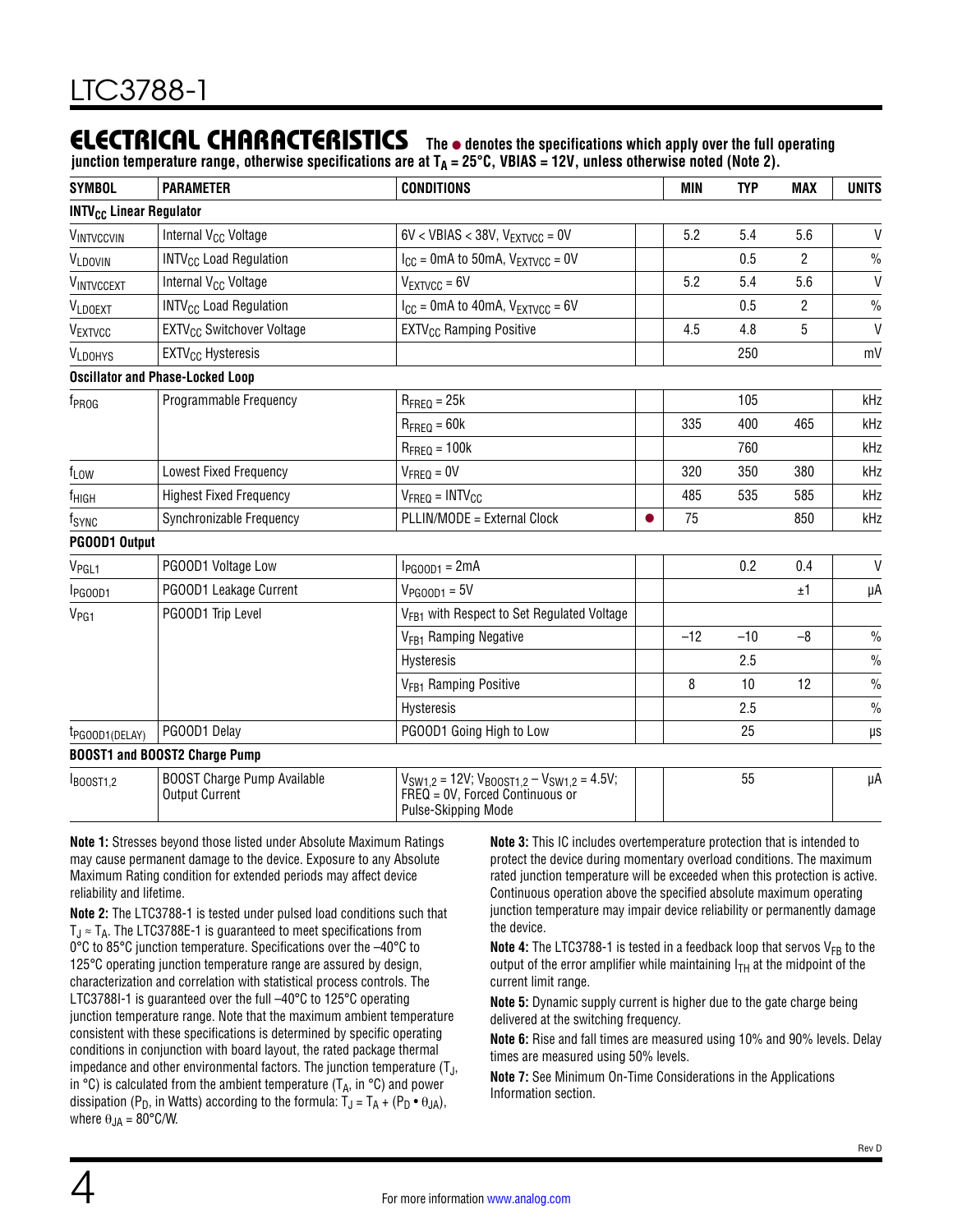### <span id="page-4-0"></span>TYPICAL PERFORMANCE CHARACTERISTICS













**Load Step Forced Continuous Mode**







5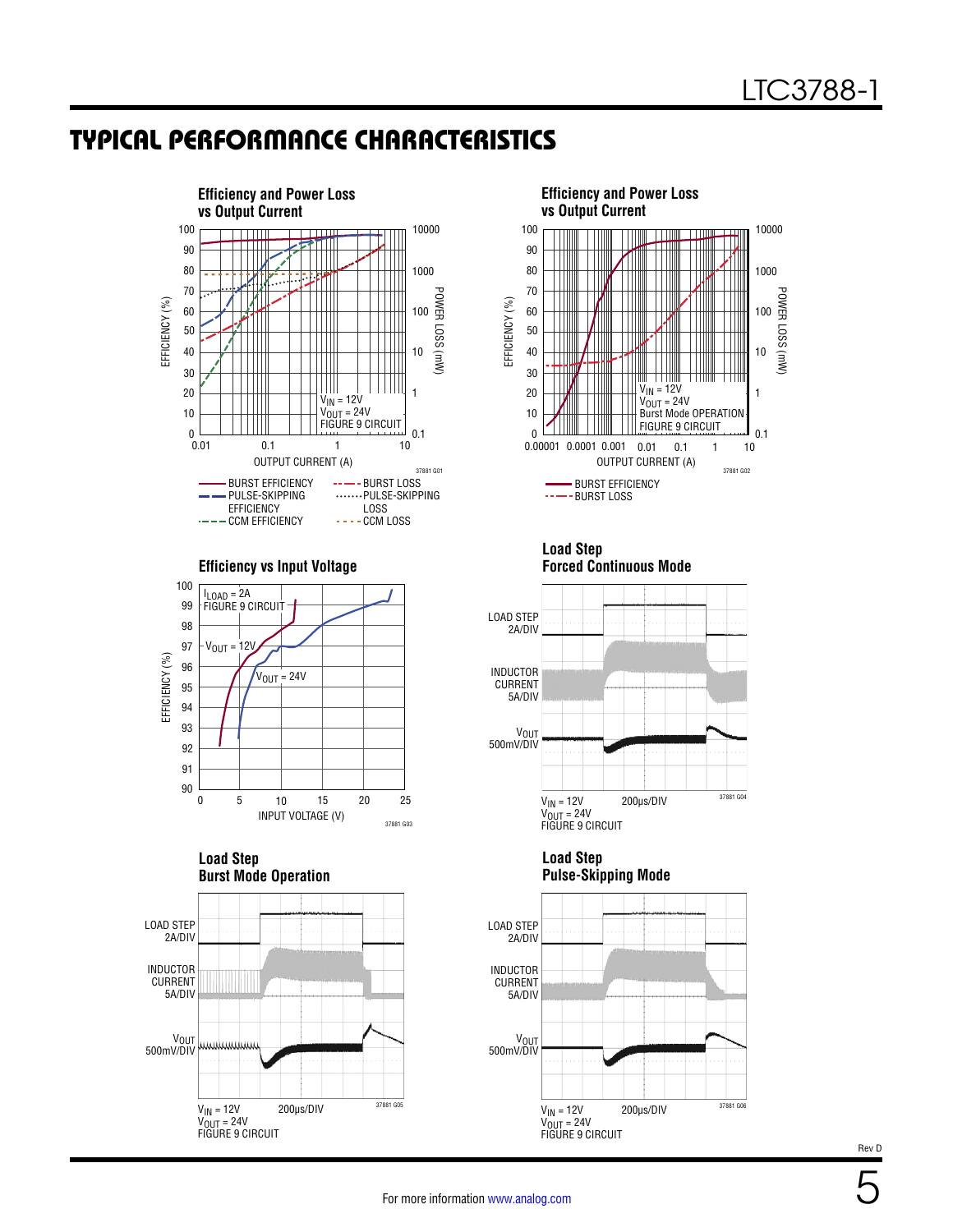# TYPICAL PERFORMANCE CHARACTERISTICS













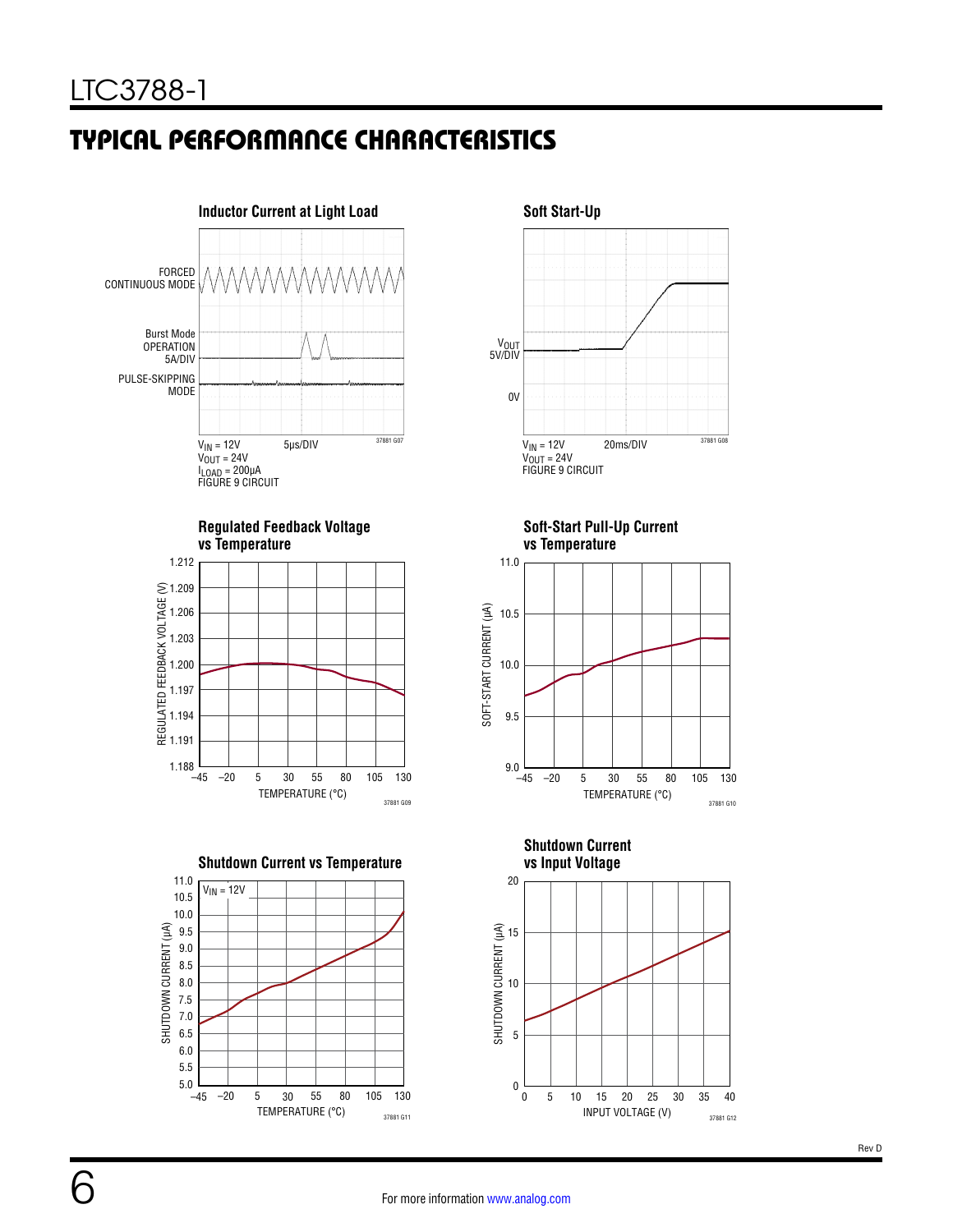7

### TYPICAL PERFORMANCE CHARACTERISTICS

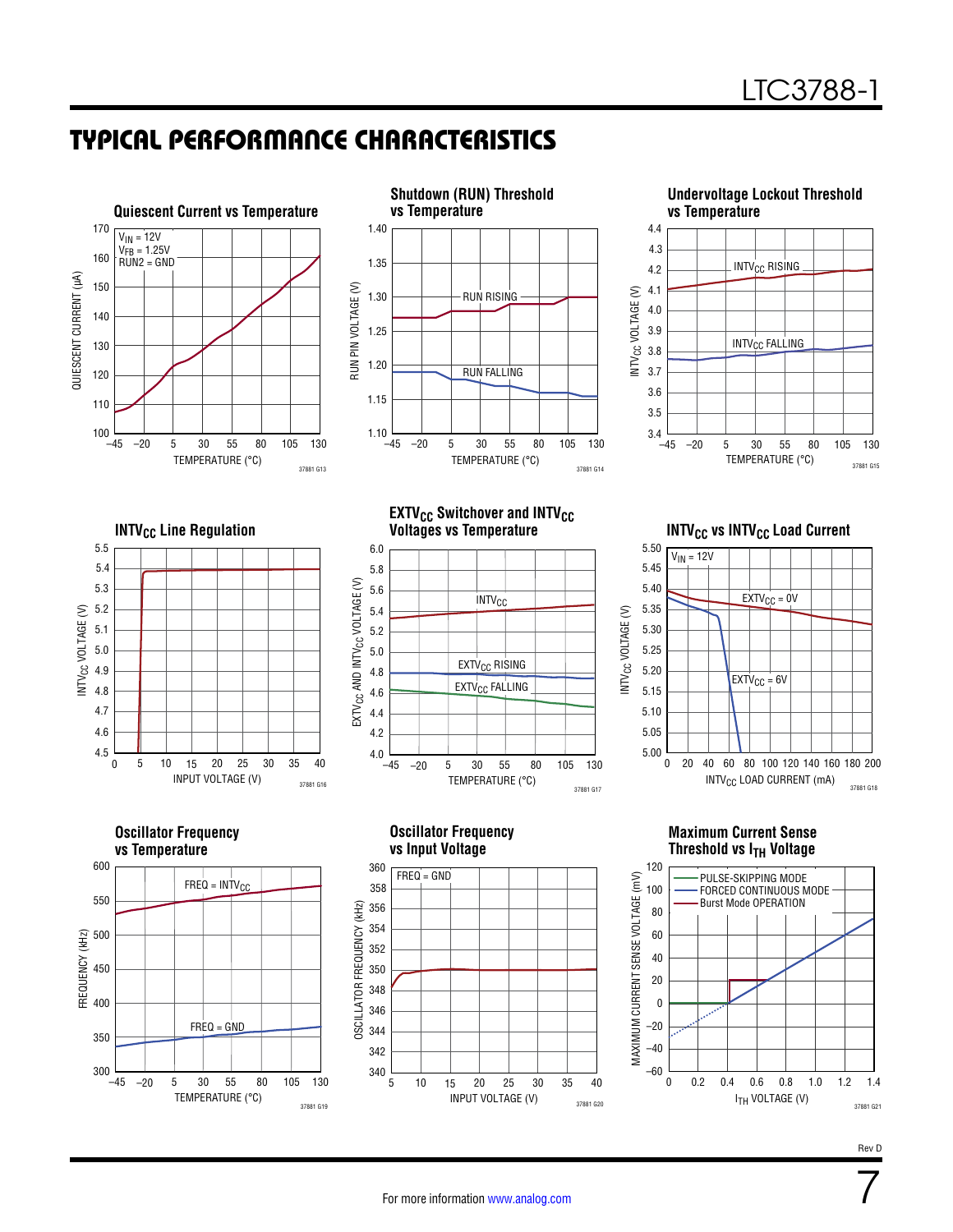# <span id="page-7-0"></span>TYPICAL PERFORMANCE CHARACTERISTICS



### <span id="page-7-1"></span>PIN FUNCTIONS

**ITH1, ITH2 (Pin 1, Pin 13):** Current Control Threshold and Error Amplifier Compensation Point. The voltage on this pin sets the current trip threshold.

**VFB1, VFB2 (Pin 2, Pin 12):** Error Amplifier Feedback Input. This pin receives the remotely sensed feedback voltage from an external resistive divider connected across the output.

**SENSE1+, SENSE2+ (Pin 3, Pin 11):** Positive Current Sense Comparator Input. The (+) input to the current comparator is normally connected to the positive terminal of a current sense resistor. The current sense resistor is normally placed at the input of the boost controller in series with the inductor. This pin also supplies power to the current comparator.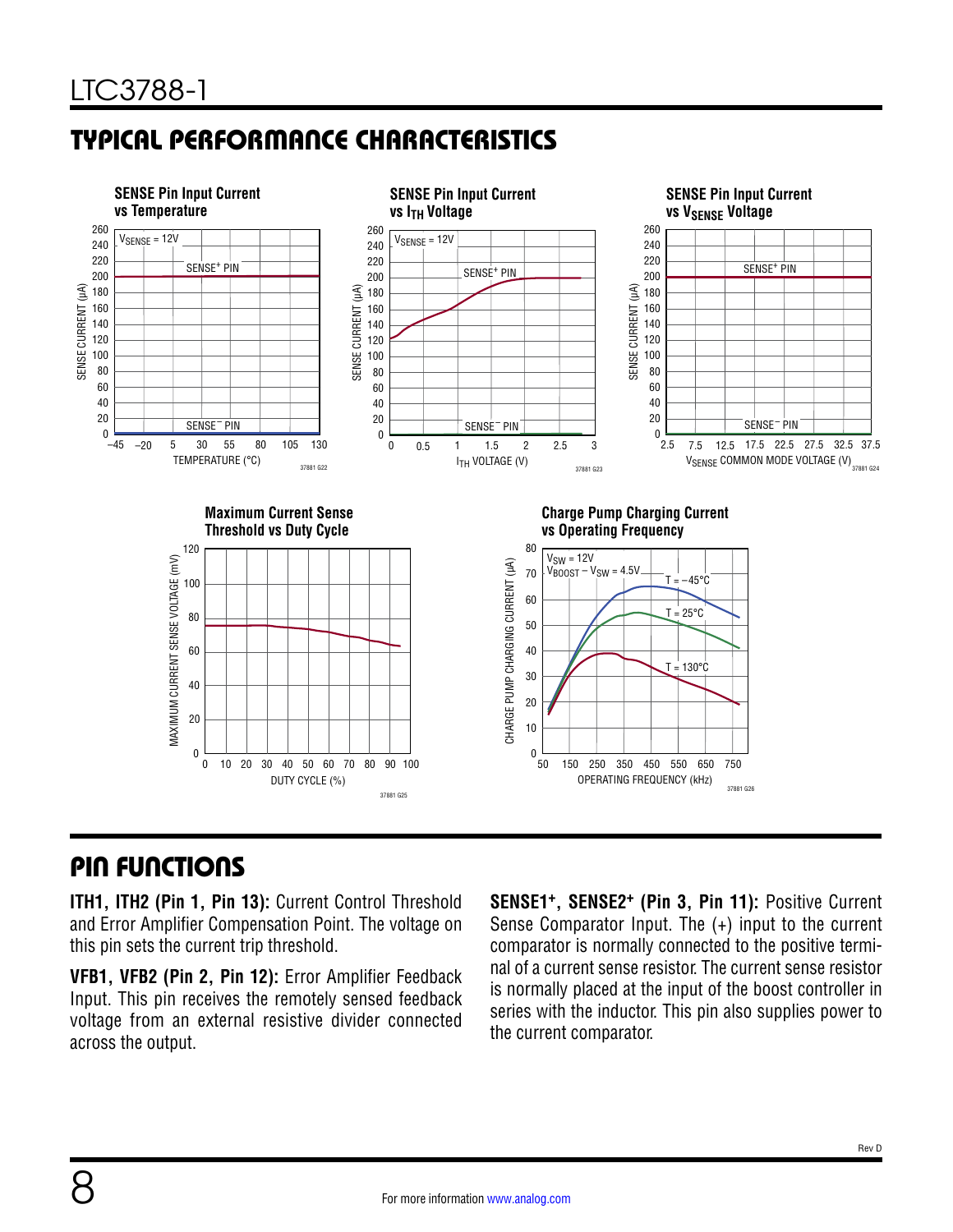### PIN FUNCTIONS

**SENSE1–, SENSE2– (Pin 4, Pin 10):** Negative Current Sense Comparator Input. The (–) input to the current comparator is normally connected to the negative terminal of a current sense resistor connected in series with the inductor. The common mode voltage range on these pins is 2.5V to 38V (40V abs max).

**FREQ (Pin 5):** The frequency control pin for the internal VCO. Connecting the pin to GND forces the VCO to a fixed low frequency of 350kHz. Connecting the pin to  $INTV_{CC}$ forces the VCO to a fixed high frequency of 535kHz. The frequency can be programmed from 50kHz to 900kHz by connecting a resistor from the FREQ pin to GND. The resistor and an internal 20µA source current create a voltage used by the internal oscillator to set the frequency. Alternatively, this pin can be driven with a DC voltage to vary the frequency of the internal oscillator.

**PLLIN/MODE (Pin 6):** External Synchronization Input to Phase Detector and Forced Continuous Mode Input. When an external clock is applied to this pin, it will force the controller into forced continuous mode of operation and the phase-locked loop will force the rising BG1 signal to be synchronized with the rising edge of the external clock. When not synchronizing to an external clock, this input, which acts on both controllers, determines how the LTC3788-1 operates at light loads. Pulling this pin to ground selects Burst Mode operation. An internal 100k resistor to ground also invokes Burst Mode operation when the pin is floated. Tying this pin to  $INTV_{CC}$  forces continuous inductor current operation. Tying this pin to a voltage greater than 1.2V and less than  $INTV_{CC} - 1.3V$ selects pulse-skipping operation. This can be done by adding a 100k resistor between the PLLIN/MODE pin and  $INTV_{CC}$ .

**SGND (Pin 7):** Signal Ground. All small-signal components and compensation components should connect to this ground, which in turn connects to PGND at a single point.

**RUN1, RUN2 (Pin 8, Pin 9):** Run Control Input. An external resistor divider connects to  $V_{IN}$  and sets the thresholds for converter operation with a threshold of 1.28V. Once running, a 4.5µA current is sourced from the RUN pin allowing the user to program hysteresis using the resistor values.

**INTV<sub>CC</sub>** (Pin 19): Output of Internal 5.4V LDO. Power supply for control circuits and gate drives. Decouple this pin to GND with a minimum 4.7µF low ESR tantalum or ceramic capacitor.

**EXTV<sub>CC</sub>** (Pin 20): External Power Input. When this pin is higher than 4.8V an internal switch bypasses the internal regulator and supply power to  $INTV_{CC}$  directly from  $EXTV_{CC}$ .

**PGND (Pin 21):** Driver Power Ground. Connects to the sources of bottom (main) N-channel MOSFETs and the  $(-)$  terminal(s) of C<sub>IN</sub> and C<sub>OUT</sub>.

**VBIAS (Pin 22):** Main Supply Pin. It is normally tied to the input supply  $V_{IN}$  or to the output of the boost converter. A bypass capacitor should be tied between this pin and the signal ground pin. The operating voltage range on this pin is 4.5V to 38V (40V abs max).

**BG1, BG2 (Pin 23, Pin 18):** Bottom Gate. Connect to the gate of the main NMOS.

**BOOST1, BOOST2 (Pin 24, Pin 17):** Floating power supply for the synchronous NMOS. Bypass to SW with a capacitor and supply with a Schottky diode connected to  $INTV_{CC}$ .

**TG1, TG2 (Pin 25, Pin 16):** Top Gate. Connect to the gate of the synchronous NMOS.

**SW1, SW2 (Pin 26, Pin 15):** Switch Node. Connect to the source of the synchronous NMOS, the drain of the main NMOS and the inductor.

**PGOOD1 (Pin 27):** Power Good Indicator for Channel 1. Open-drain logic output that is pulled to ground when the output voltage is more than  $\pm 10\%$  away from the regulated output voltage. To avoid false trips the output voltage must be outside the range for 25µs before this output is activated.

**SS1, SS2 (Pin 28, Pin 14):** Output Soft-Start Input. A capacitor to ground at this pin sets the ramp rate of the output voltage during start-up.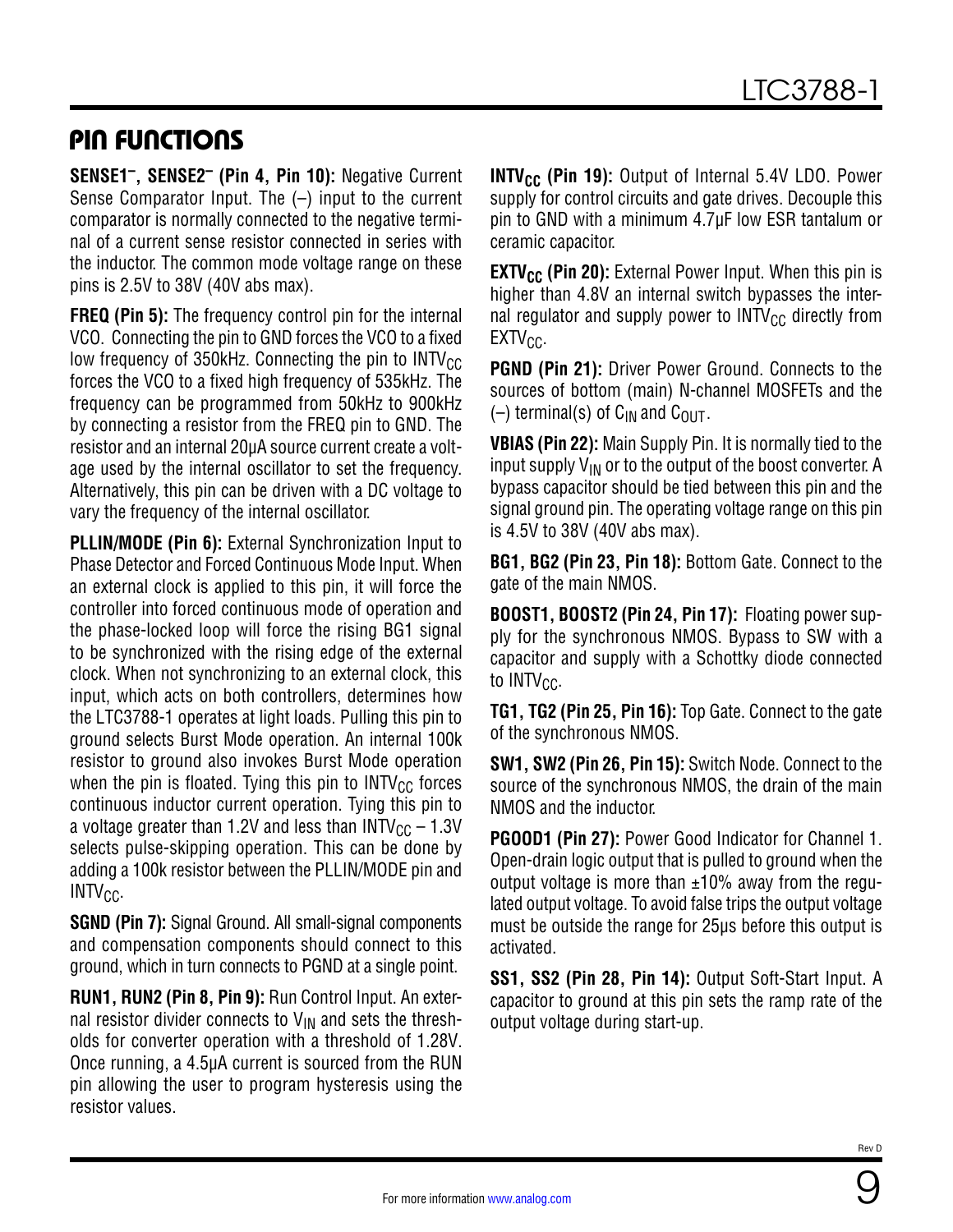# BLOCK DIAGRAM

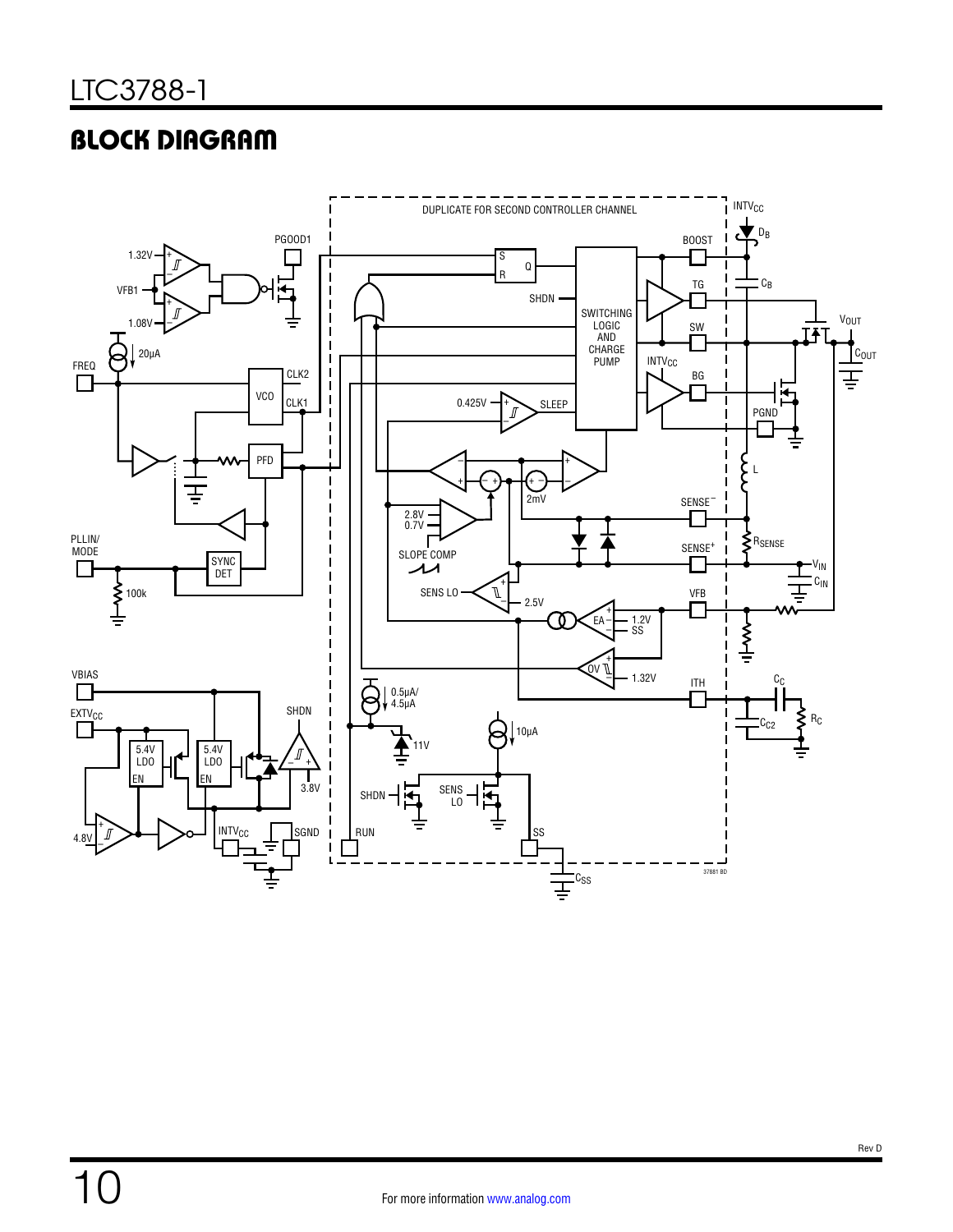### OPERATION **(Refer to Block Diagram)**

#### **Main Control Loop**

The LTC3788-1 uses a constant-frequency, current mode step-up architecture with the two controller channels operating 180 degrees out-of-phase. During normal operation, each external bottom MOSFET is turned on when the clock for that channel sets the RS latch, and is turned off when the main current comparator, ICMP, resets the RS latch. The peak inductor current at which ICMP trips and resets the latch is controlled by the voltage on the ITH pin, which is the output of the error amplifier EA. The error amplifier compares the output voltage feedback signal at the VFB pin, (which is generated with an external resistor divider connected across the output voltage,  $V_{OIIT}$ , to ground) to the internal 1.200V reference voltage. When the load current increases, it causes a slight decrease in  $V_{FB}$  relative to the reference, which causes the EA to increase the  $I_{TH}$ voltage until the average inductor current matches the new load current.

After the bottom MOSFET is turned off each cycle, the top MOSFET is turned on until either the inductor current starts to reverse, as indicated by the current comparator IR, or the beginning of the next clock cycle.

### **INTV<sub>CC</sub>/EXTV<sub>CC</sub> Power**

Power for the top and bottom MOSFET drivers and most other internal circuitry is derived from the  $INTV_{CC}$  pin. When the  $EXTV_{CC}$  pin is left open or tied to a voltage less than 4.8V, the VBIAS LDO (low dropout linear regulator) supplies 5.4V from VBIAS to INTV<sub>CC</sub>. If  $EXTV_{CC}$  is taken above 4.8V, the VBIAS LDO is turned off and an  $EXTV_{CC}$  LDO is turned on. Once enabled, the EXTV $_{CC}$  LDO supplies 5.4V from  $EXTV_{CC}$  to INTV<sub>CC</sub>. Using the  $EXTV_{CC}$ pin allows the INTV<sub>CC</sub> power to be derived from a high efficiency external source such as one of the LTC3788-1 switching regulator outputs.

#### **Shutdown and Start-Up (RUN1, RUN2 and SS1, SS2 Pins)**

The two channels of the LTC3788-1 can be independently shut down using the RUN1 and RUN2 pins. Pulling either of these pins below 1.28V shuts down the main control loop for that controller. Pulling both pins below 0.7V disables both controllers and most internal circuits, including the INTV $_{\rm CC}$  LDO's. In this state, the LTC3788-1 draws only 8µA of quiescent current.

The RUN pin may be externally pulled up or driven directly by logic. When driving the RUN pin with a low impedance source, do not exceed the absolute maximum rating of 8V. The RUN pin has an internal 11V voltage clamp that allows the RUN pin to be connected through a resistor to a higher voltage (for example,  $V_{\text{IN}}$ ), as long as the maximum current into the RUN pin does not exceed 100µA.

The start-up of each controller's output voltage  $V_{\text{OUT}}$  is controlled by the voltage on the SS pin for that channel. When the voltage on the SS pin is less than the 1.2V internal reference, the LTC3788-1 regulates the  $V_{FB}$  voltage to the SS pin voltage instead of the 1.2V reference. This allows the SS pin to be used to program a softstart by connecting an external capacitor from the SS pin to SGND. An internal 10µA pull-up current charges this capacitor creating a voltage ramp on the SS pin. As the SS voltage rises linearly from 0V to 1.2V (and beyond up to INTV<sub>CC</sub>), the output voltage V<sub>OUT</sub> rises smoothly to its final value.

#### **Light Load Current Operation—Burst Mode Operation, Pulse-Skipping or Continuous Conduction (PLLIN/MODE Pin)**

The LTC3788-1 can be enabled to enter high efficiency Burst Mode operation, constant-frequency pulse-skipping mode or forced continuous conduction mode at low load currents. To select Burst Mode operation, tie the PLLIN/ MODE pin to a ground (e.g., SGND). To select forced continuous operation, tie the PLLIN/MODE pin to  $INTV_{CC}$ . To select pulse-skipping mode, tie the PLLIN/MODE pin to a DC voltage greater than 1.2V and less than  $INTV_{CC} - 0.5V$ .

When a controller is enabled for Burst Mode operation, the minimum peak current in the inductor is set to approximately 30% of the maximum sense voltage even though the voltage on the ITH pin indicates a lower value. If the average inductor current is higher than the load current, the error amplifier EA will decrease the voltage on the ITH pin. When the  $I<sub>TH</sub>$  voltage drops below 0.425V, the internal sleep signal goes high (enabling sleep mode) and both external MOSFETs are turned off.

11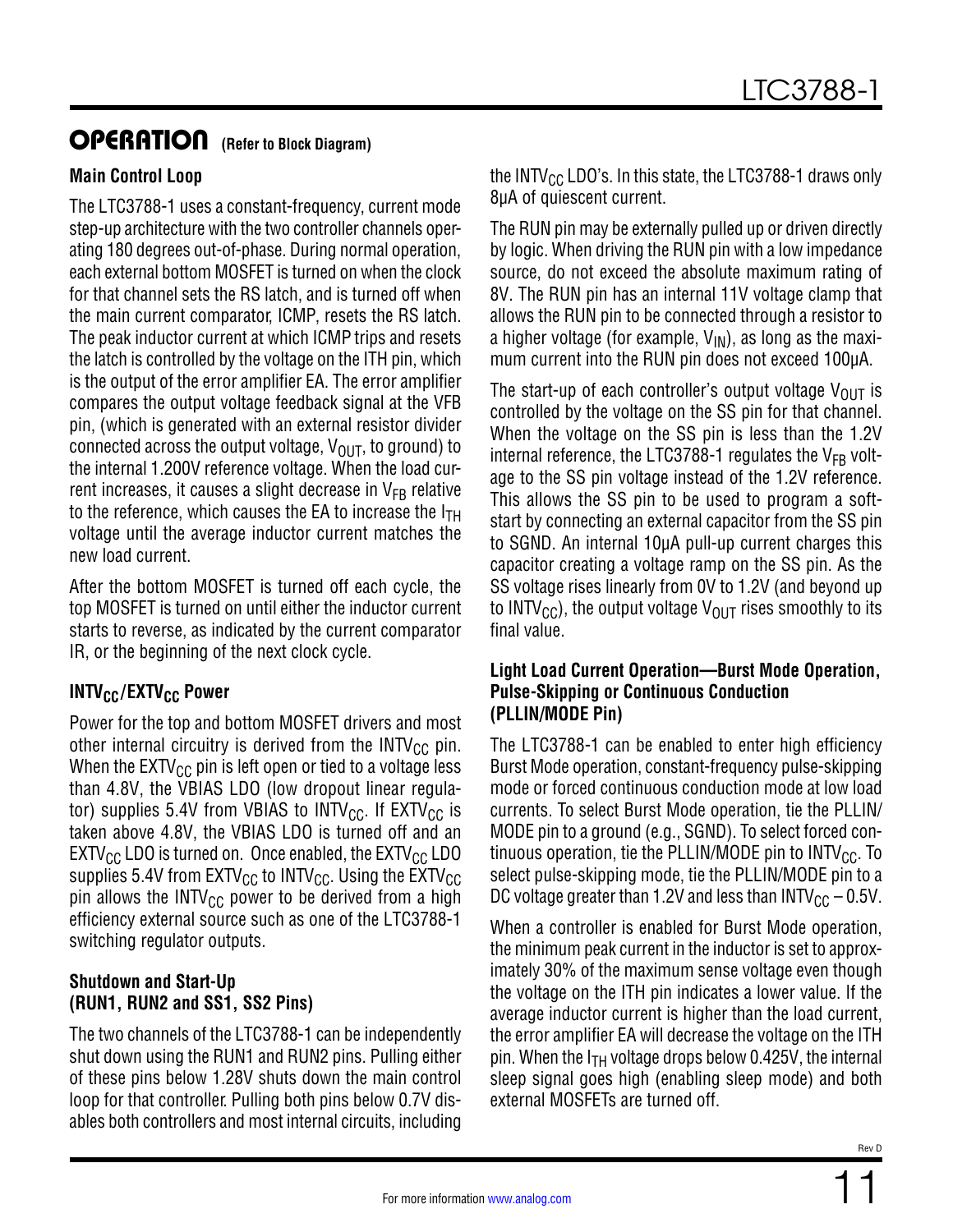# **OPERATION**

In sleep mode, much of the internal circuitry is turned off, reducing the quiescent current that the LTC3788-1 draws. If one channel is shut down and the other channel is in sleep mode, the LTC3788-1 draws only 125µA of quiescent current. If both channels are in sleep mode, the LTC3788-1 draws only 200µA of quiescent current. In sleep mode, the load current is supplied by the output capacitor. As the output voltage decreases, the EA's output begins to rise. When the output voltage drops enough, the ITH pin is reconnected to the output of the EA, the sleep signal goes low, and the controller resumes normal operation by turning on the bottom external MOSFET on the next cycle of the internal oscillator.

When a controller is enabled for Burst Mode operation, the inductor current is not allowed to reverse. The reverse current comparator (IR) turns off the top external MOSFET just before the inductor current reaches zero, preventing it from reversing and going negative. Thus, the controller operates in discontinuous current operation.

In forced continuous operation or when clocked by an external clock source to use the phase-locked loop (see the [Frequency Selection and Phase-Locked Loop](#page-11-0) section), the inductor current is allowed to reverse at light loads or under large transient conditions. The peak inductor current is determined by the voltage on the ITH pin, just as in normal operation. In this mode, the efficiency at light loads is lower than in Burst Mode operation. However, continuous operation has the advantages of lower output voltage ripple and less interference to audio circuitry, as it maintains constant-frequency operation independent of load current.

When the PLLIN/MODE pin is connected for pulse-skipping mode, the LTC3788-1 operates in PWM pulse-skipping mode at light loads. In this mode, constant-frequency operation is maintained down to approximately 1% of designed maximum output current. At very light loads, the current comparator  $I_{\text{CMP}}$  may remain tripped for several cycles and force the external bottom MOSFET to stay off for the same number of cycles (i.e., skipping pulses). The inductor current is not allowed to reverse (discontinuous operation). This mode, like forced continuous operation,

exhibits low output ripple as well as low audio noise and reduced RF interference as compared to Burst Mode operation. It provides higher low current efficiency than forced continuous mode, but not nearly as high as Burst Mode operation.

#### <span id="page-11-0"></span>**Frequency Selection and Phase-Locked Loop (FREQ and PLLIN/MODE Pins)**

The selection of switching frequency is a trade-off between efficiency and component size. Low frequency operation increases efficiency by reducing MOSFET switching losses, but requires larger inductance and/or capacitance to maintain low output ripple voltage.

The switching frequency of the LTC3788-1's controllers can be selected using the FREQ pin.

If the PLLIN/MODE pin is not being driven by an external clock source, the FREQ pin can be tied to SGND, tied to  $INTV_{CC}$ , or programmed through an external resistor. Tying FREQ to SGND selects 350kHz while tying FREQ to INTV $_{\text{CC}}$  selects 535kHz. Placing a resistor between FREQ and SGND allows the frequency to be programmed between 50kHz and 900kHz, as shown in [Figure 6.](#page-19-0)

A phase-locked loop (PLL) is available on the LTC3788-1 to synchronize the internal oscillator to an external clock source that is connected to the PLLIN/MODE pin. The LTC3788-1's phase detector adjusts the voltage (through an internal lowpass filter) of the VCO input to align the turn-on of the first controller's external bottom MOSFET to the rising edge of the synchronizing signal. Thus, the turn-on of the second controller's external bottom MOSFET is 180 degrees out-of-phase to the rising edge of the external clock source.

The VCO input voltage is prebiased to the operating frequency set by the FREQ pin before the external clock is applied. If prebiased near the external clock frequency, the PLL loop only needs to make slight changes to the VCO input in order to synchronize the rising edge of the external clock's to the rising edge of BG1. The ability to prebias the loop filter allows the PLL to lock-in rapidly without deviating far from the desired frequency.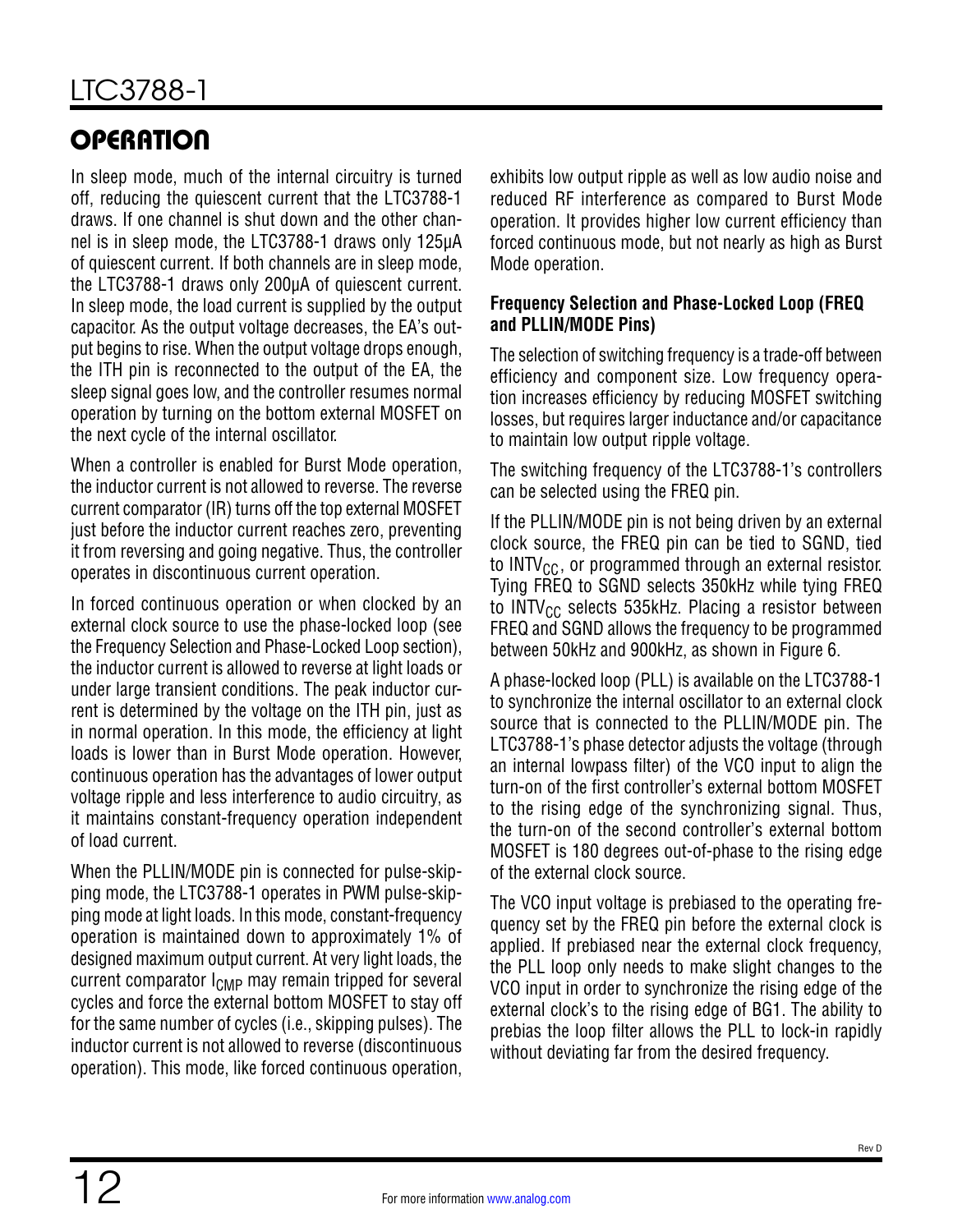# **OPERATION**

The typical capture range of the LTC3788-1's PLL is from approximately 55kHz to 1MHz, and is guaranteed to lock to an external clock source whose frequency is between 75kHz and 850kHz.

The typical input clock thresholds on the PLLIN/MODE pin are 1.6V (rising) and 1.2V (falling).

#### **Operation When V<sub>IN</sub> > V<sub>OUT</sub>**

When  $V_{IN}$  rises above the regulated  $V_{OUT}$  voltage, the boost controller can behave differently depending on the mode, inductor current and  $V_{\text{IN}}$  voltage. In forced continuous mode, the loop works to keep the top MOSFET on continuously once  $V_{IN}$  rises above  $V_{OUIT}$ . The internal charge pump delivers current to the boost capacitor to maintain a sufficiently high TG voltage.

In pulse-skipping mode, if  $V_{IN}$  is between 100% and 110% of the regulated  $V_{\text{OUT}}$  voltage, TG turns on if the inductor current rises above a certain threshold and turns off if the inductor current falls below this threshold. This threshold current is set approximately to 4% of the maximum current. If the controller is programmed to Burst Mode operation under this same  $V_{IN}$  window, then TG remains off regardless of the inductor current.

If V<sub>IN</sub> rises above 110% of the regulated V<sub>OUT</sub> voltage in any mode, the controller turns on TG regardless of the inductor current. In Burst Mode operation, however, the internal charge pump turns off if the entire chip is asleep (the other channel is asleep or shut down). With the charge pump off, there would be nothing to prevent the boost capacitor from discharging, resulting in an insufficient TG voltage needed to keep the top MOSFET completely on. To prevent excessive power dissipation across the body diode of the top MOSFET in this situation, the chip can be switched over to forced continuous mode to enable the charge pump, or a Schottky diode can also be placed in parallel to the top MOSFET.

#### **Power Good**

The PGOOD1 pin is connected to an open-drain of an internal N-channel MOSFET. The MOSFET turns on and pulls the PGOOD1 pin low when the corresponding VFB1 pin voltage is not within ±10% of the 1.2V reference voltage. The PGOOD1 pin is also pulled low when the corresponding RUN1 pin is low (shut down). When the VFB1 pin voltage is within the  $\pm 10\%$  requirement, the MOSFET is turned off and the pin is allowed to be pulled up by an external resistor to a source of up to 6V.

#### **Operation at Low SENSE Pin Common Voltage**

The current comparator in the LTC3788-1 is powered directly from the SENSE<sup>+</sup> pin. This enables the common mode voltage of SENSE<sup>+</sup> and SENSE<sup>-</sup> pins to operate at as low as 2.5V, which is below the UVLO threshold. [Figure 1](#page-13-0)  shows a typical application when the controller's VBIAS is powered from  $V_{\text{OUT}}$  while  $V_{\text{IN}}$  supply can go as low as 2.5V. If the voltage on SENSE+ drops below 2.5V, the SS pin will be held low. When the SENSE voltage returns to the normal operating range, the SS pin will be released, initiating a new soft-start cycle.

#### **BOOST Supply Refresh and Internal Charge Pump**

Each top MOSFET driver is biased from the floating bootstrap capacitor  $C_B$ , which normally recharges during each cycle through an external diode when the bottom MOSFET turns on. There are two considerations to keep the BOOST supply at the required bias level. During start-up, if the bottom MOSFET is not turned on within 100µs after UVLO goes low, the bottom MOSFET will be forced to turn on for ~400ns. This forced refresh generates enough BOOST-SW voltage to allow the top MOSFET ready to be fully enhanced instead of waiting for the initial few cycles to charge up. There is also an internal charge pump that keeps the required bias on BOOST. The charge pump always operates in both forced continuous mode and pulse-skipping mode. In Burst Mode operation, the charge pump is turned off during sleep and enabled when the chip wakes up. The internal charge pump can normally supply a charging current of 55µA.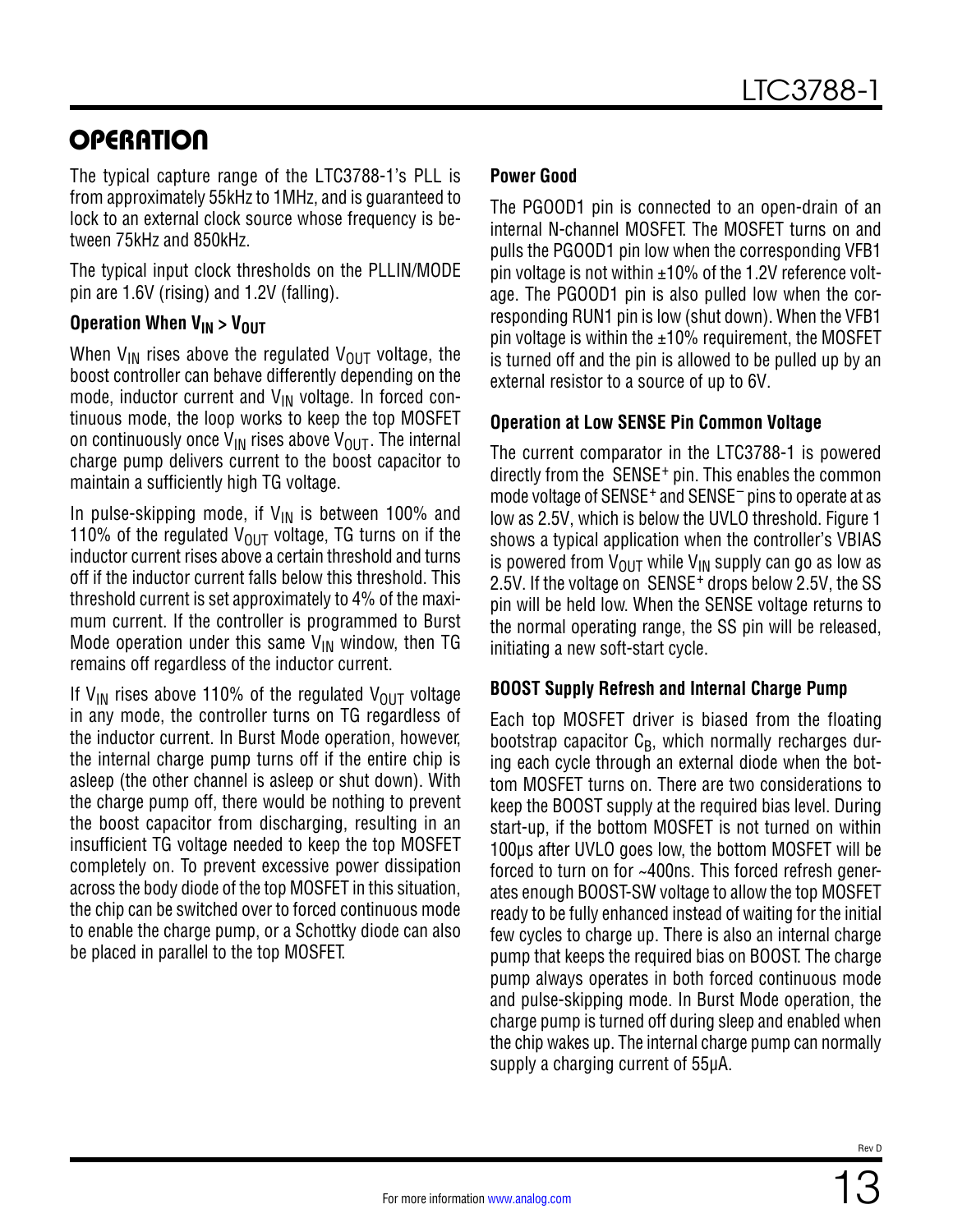<span id="page-13-2"></span>The Typical Application on the first page is a basic LTC3788-1 application circuit. LTC3788-1 can be configured to use either inductor DCR (DC resistance) sensing or a discrete sense resistor  $(R_{SENSF})$  for current sensing. The choice between the two current sensing schemes is largely a design trade-off between cost, power consumption and accuracy. DCR sensing is becoming popular because it does not require current sensing resistors and is more power-efficient, especially in high current applications. However, current sensing resistors provide the most accurate current limits for the controller. Other external component selection is driven by the load requirement, and begins with the selection of R<sub>SENSE</sub> (if R<sub>SENSE</sub> is used) and inductor value. Next, the power MOSFETs are selected. Finally, input and output capacitors are selected.



<span id="page-13-0"></span>**Figure 1. Sense Lines Placement with** pling into sensitive small-signal nodes. **Inductor or Sense Resistor**

#### **SENSE+ and SENSE– Pins**

The SENSE<sup>+</sup> and SENSE<sup> $-$ </sup> pins are the inputs to the current comparators. The common mode input voltage range of the current comparators is 2.5V to 38V. The current sense resistor is normally placed at the input of the boost controller in series with the inductor.

The SENSE+ pin also provides power to the current comparator. It draws ~200µA during normal operation. There is a small base current of less than 1µA that flows into the SENSE– pin. The high impedance SENSE– input to the current comparators allow accurate DCR sensing.

Filter components mutual to the sense lines should be placed close to the LTC3788-1, and the sense lines should run close together to a Kelvin connection underneath the current sense element (shown in [Figure 1](#page-13-0)). Sensing current elsewhere can effectively add parasitic inductance and capacitance to the current sense element, degrading the information at the sense terminals and making the programmed current limit unpredictable. If DCR sensing is used ([Figure 2b](#page-13-1)), sense resistor R1 should be placed close to the switching node, to prevent noise from cou-



**(2a) Using a Resistor to Sense Current (2b) Using the Inductor DCR to Sense Current**

<span id="page-13-1"></span>**Figure 2. Two Different Methods of Sensing Current**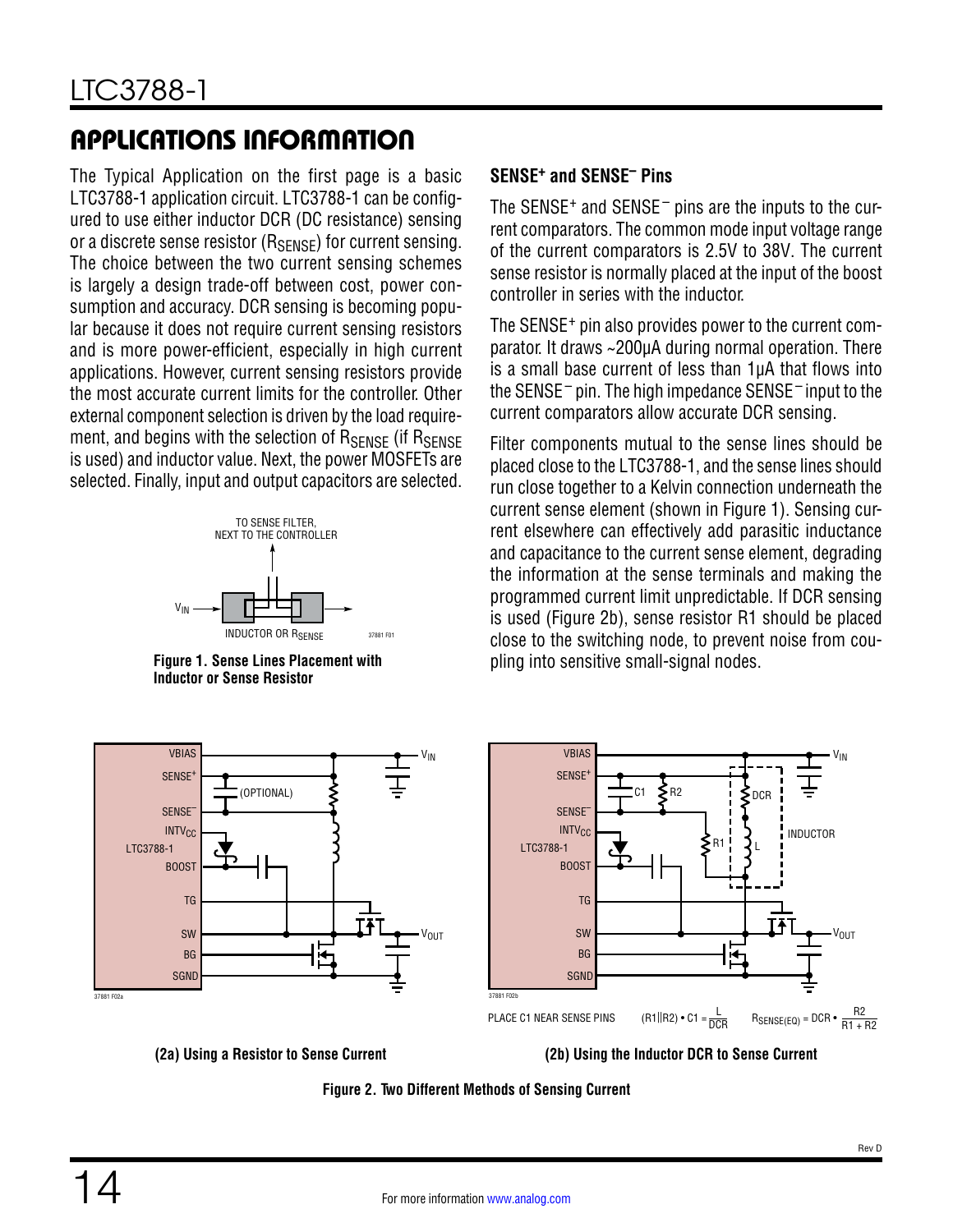#### **Sense Resistor Current Sensing**

A typical sensing circuit using a discrete resistor is shown in [Figure 2](#page-13-1)a. R<sub>SENSE</sub> is chosen based on the required output current.

The current comparator has a maximum threshold V<sub>SENSE(MAX)</sub>. The current comparator threshold sets the peak of the inductor current, yielding a maximum average output current,  $I_{MAX}$ , equal to the peak value less half the peak-to-peak ripple current,  $\Delta I_L$ . To calculate the sense resistor value, use the equation:

$$
R_{\text{SENSE}} = \frac{V_{\text{SENSE}(\text{MAX})}}{I_{\text{MAX}} + \frac{\Delta I_L}{2}}
$$

When using the controller in low  $V_{IN}$  and very high voltage output applications, the maximum output current level will be reduced due to the internal compensation required to meet stability criterion for boost regulators operating at greater than 50% duty factor. A curve is provided in the [Typical Performance Characteristics](#page-7-0) section to estimate this reduction in peak output current level depending upon the operating duty factor.

#### **Inductor DCR Sensing**

For applications requiring the highest possible efficiency at high load currents, the LTC3788-1 is capable of sensing the voltage drop across the inductor DCR, as shown in [Figure 2b](#page-13-1). The DCR of the inductor can be less than  $1 \text{m}\Omega$ for high current inductors. In a high current application requiring such an inductor, conduction loss through a sense resistor could reduce the efficiency by a few percent compared to DCR sensing.

If the external R1||R2 • C1 time constant is chosen to be exactly equal to the L/DCR time constant, the voltage drop across the external capacitor is equal to the drop across the inductor DCR multiplied by  $R2/(R1 + R2)$ . R2 scales the voltage across the sense terminals for applications where the DCR is greater than the target sense resistor value. To properly dimension the external filter components, the DCR of the inductor must be known. It can be measured using a good RLC meter, but the DCR tolerance is not always the same and varies with temperature. Consult the manufacturer's data sheets for detailed information.

Using the inductor ripple current value from the [Inductor](#page-15-0)  [Value Calculation](#page-15-0) section, the target sense resistor value is:

$$
R_{\text{SENSE}(EQUIV)} = \frac{V_{\text{SENSE}(MAX)}}{I_{\text{MAX}} + \frac{\Delta I_L}{2}}
$$

To ensure that the application will deliver full load current over the full operating temperature range, choose the minimum value for the maximum current sense threshold  $(V_{\text{SENSE}(\text{MAX})})$ .

Next, determine the DCR of the inductor. Where provided, use the manufacturer's maximum value, usually given at 20°C. Increase this value to account for the temperature coefficient of resistance, which is approximately 0.4%/°C. A conservative value for the maximum inductor temperature  $(T_{L(MAX)})$  is 100°C.

To scale the maximum inductor DCR to the desired sense resistor value, use the divider ratio:

$$
R_D = \frac{R_{\text{SENSE(EQUIV)}}}{DCR_{\text{MAX}}} \text{ at } T_{L(\text{MAX})}
$$

C1 is usually selected to be in the range of 0.1µF to 0.47µF. This forces R1|| R2 to around 2k, reducing error that might have been caused by the SENSE<sup>+</sup> pin's  $\pm 1 \mu A$  current.

The equivalent resistance R1|| R2 is scaled to the room temperature inductance and maximum DCR:

$$
R1||R2 = \frac{L}{(DCR at 20^{\circ}C) \cdot C1}
$$

The sense resistor values are:

$$
R1 = \frac{R1||R2}{R_D}; \quad R2 = \frac{R1 \cdot R_D}{1 - R_D}
$$

The maximum power loss in R1 is related to duty cycle, and will occur in continuous mode at  $V_{IN} = 1/2 V_{OUT}$ :

$$
P_{LOSS} R1 = \frac{(V_{OUT} - V_{IN}) \cdot V_{IN}}{R1}
$$

Ensure that R1 has a power rating higher than this value. If high efficiency is necessary at light loads, consider this power loss when deciding whether to use DCR sensing or sense resistors. Light load power loss can be modestly higher with a DCR network than with a sense resistor,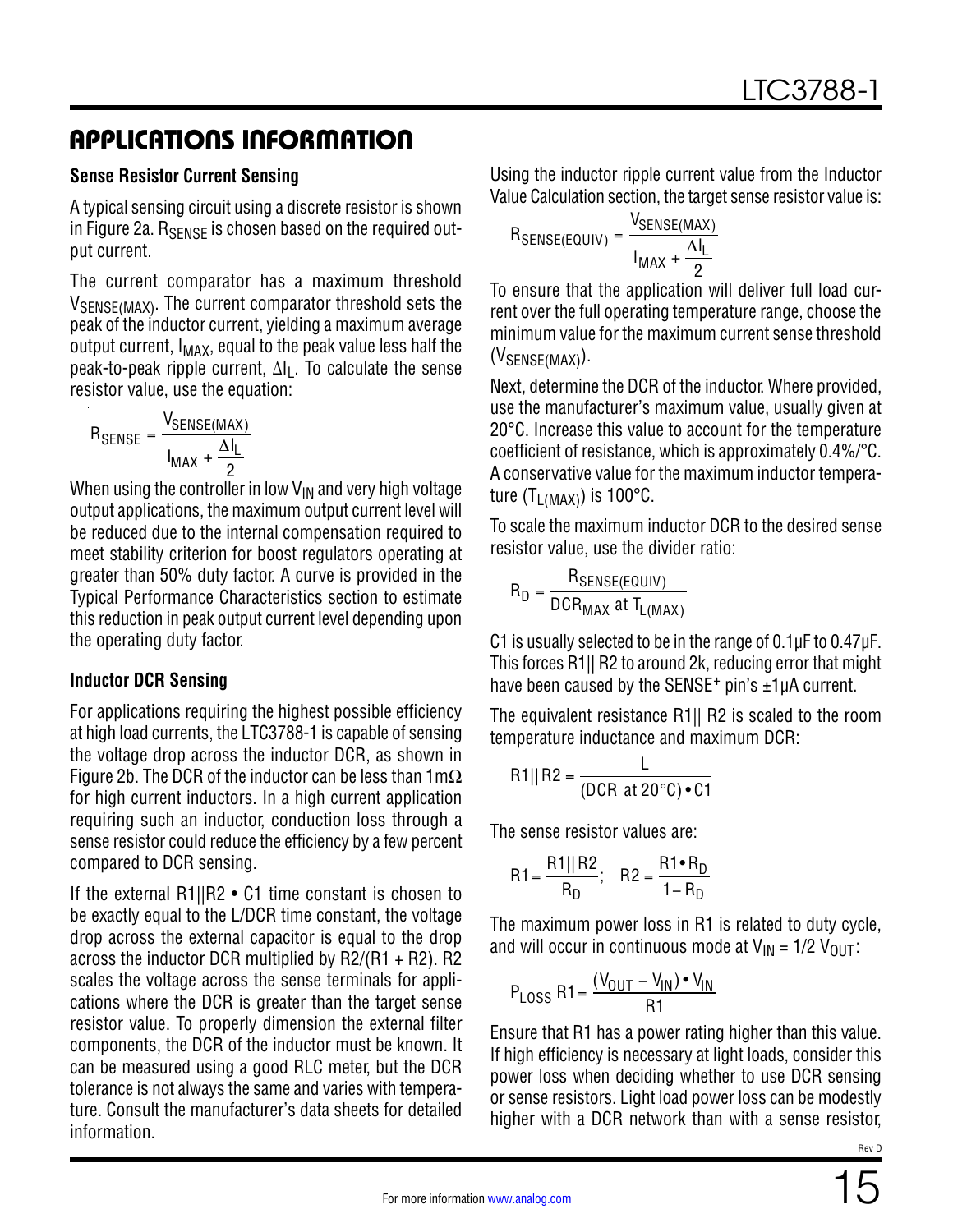due to the extra switching losses incurred through R1. However, DCR sensing eliminates a sense resistor, reduces conduction losses and provides higher efficiency at heavy loads. Peak efficiency is about the same with either method.

#### <span id="page-15-0"></span>**Inductor Value Calculation**

The operating frequency and inductor selection are interrelated in that higher operating frequencies allow the use of smaller inductor and capacitor values. Why would anyone ever choose to operate at lower frequencies with larger components? The answer is efficiency. A higher frequency generally results in lower efficiency because of MOSFET gate charge and switching losses. In addition to this basic trade-off, the effect of inductor value on ripple current and low current operation must also be considered.

The inductor value has a direct effect on ripple current. The inductor ripple current  $\Delta I_L$  decreases with higher inductance or frequency and increases with higher  $V_{\text{IN}}$ :

$$
\Delta I_{L} = \frac{V_{IN}}{f \cdot L} \left( 1 - \frac{V_{IN}}{V_{OUT}} \right)
$$

Accepting larger values of  $\Delta I_1$  allows the use of low inductances, but results in higher output voltage ripple and greater core losses. A reasonable starting point for setting ripple current is  $\Delta I_L = 0.3(I_{MAX})$ . The maximum  $\Delta I_L$  occurs at  $V_{IN}$  = 1/2  $V_{OUT}$ .

The inductor value also has secondary effects. The transition to Burst Mode operation begins when the average inductor current required results in a peak current below 10% of the current limit determined by R<sub>SENSE</sub>. Lower inductor values (higher  $\Delta I_L$ ) will cause this to occur at lower load currents, which can cause a dip in efficiency in the upper range of low current operation. In Burst Mode operation, lower inductance values will cause the burst frequency to decrease.

### **Inductor Core Selection**

Once the value for L is known, the type of inductor must be selected. High efficiency converters generally cannot afford the core loss found in low cost powdered iron cores, forcing the use of more expensive ferrite or molypermalloy cores. Actual core loss is independent of core size for a fixed inductor value, but it is very dependent on

inductance selected. As inductance increases, core losses go down. Unfortunately, because increased inductance requires more turns of wire, copper losses will increase.

Ferrite core inductors have very low core loss and are preferred at high switching frequencies, so design goals can concentrate on copper loss and preventing saturation. Ferrite core material saturates "hard," which means that inductance collapses abruptly when the peak design current is exceeded. This results in an abrupt increase in inductor ripple current and consequent output voltage ripple. Do not allow the core to saturate!

#### **Power MOSFET Selection**

Two external power MOSFETs must be selected for each controller in the LTC3788-1: one N-channel MOSFET for the bottom (main) switch, and one N-channel MOSFET for the top (synchronous) switch.

The peak-to-peak gate drive levels are set by the  $INTV_{CC}$ voltage. This voltage is typically 5.2V during start-up (see  $EXTV_{CC}$  pin connection). Consequently, logic-level threshold MOSFETs must be used in most applications. The only exception is if low input voltage is expected  $(V_{\text{IN}})$  $<$  5V); then, sub-logic level threshold MOSFETs (V<sub>GS(TH)</sub>  $\langle$  3V) should be used. Pay close attention to the BV $_{\text{DSS}}$ specification for the MOSFETs as well; many of the logic level MOSFETs are limited to 30V or less.

Selection criteria for the power MOSFETs include the on-resistance  $R_{DS(ON)}$ , Miller capacitance  $C_{MII|IFR}$ , input voltage and maximum output current. Miller capacitance,  $C_{\text{MII} \perp \text{FR}}$ , can be approximated from the gate charge curve usually provided on the MOSFET manufacturer's data sheet.  $C_{MII}$  FR is equal to the increase in gate charge along the horizontal axis while the curve is approximately flat divided by the specified change in  $V_{DS}$ . This result is then multiplied by the ratio of the application applied  $V_{DS}$ to the gate charge curve specified  $V_{DS}$ . When the IC is operating in continuous mode, the duty cycles for the top and bottom MOSFETs are given by:

Main Switch Duty Cycle = 
$$
\frac{V_{OUT} - V_{IN}}{V_{OUT}}
$$
  
Synchronous Switch Duty Cycle = 
$$
\frac{V_{IN}}{V_{OUT}}
$$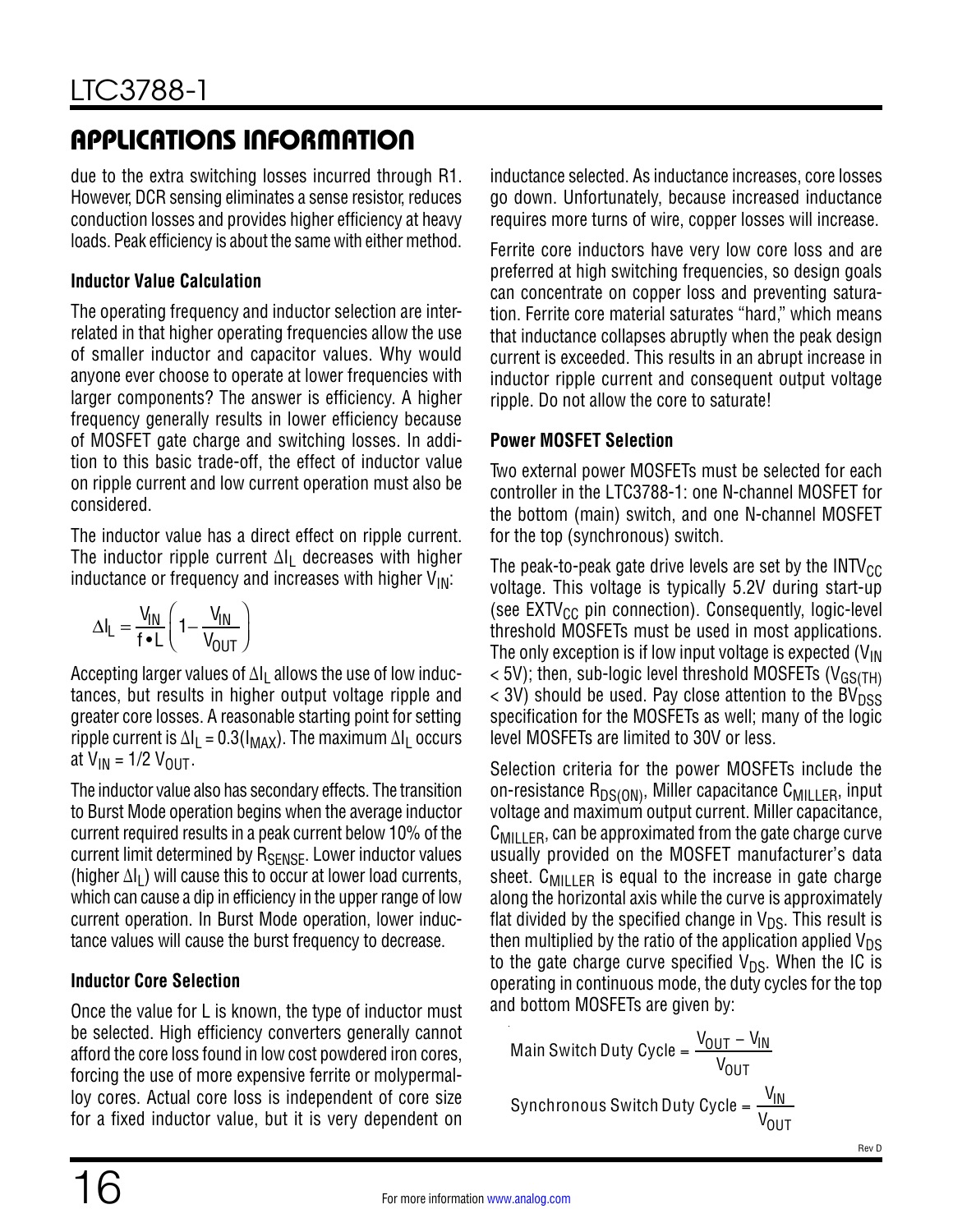The MOSFET power dissipations at maximum output current are given by:

$$
P_{MAIN} = \frac{(V_{OUT} - V_{IN})V_{OUT}}{V_{IN}^{2}} \cdot I_{OUT(MAX)}^{2} \cdot (1 + \delta)
$$
  
\n
$$
\cdot R_{DS(ON)} + k \cdot V_{OUT}^{3} \cdot \frac{I_{OUT(MAX)}^{2}}{V_{IN}} \cdot R_{DR}
$$
  
\n
$$
\cdot C_{MILLER} \cdot f
$$
  
\n
$$
P_{SYNC} = \frac{V_{IN}}{V_{OUT}} \cdot I_{OUT(MAX)}^{2} \cdot (1 + \delta) \cdot R_{DS(ON)}
$$

where  $\delta$  is the temperature dependency of  $R_{DS(ON)}$  and  $R_{\text{DR}}$  (approximately 1 $\Omega$ ) is the effective driver resistance at the MOSFET's Miller threshold voltage. The constant k, which accounts for the loss caused by reverse recovery current, is inversely proportional to the gate drive current and has an empirical value of 1.7.

Both MOSFETs have  $1^2R$  losses while the bottom N-channel equation includes an additional term for transition losses, which are highest at low input voltages. For high  $V_{IN}$  the high current efficiency generally improves with larger MOSFETs, while for low  $V_{IN}$  the transition losses rapidly increase to the point that the use of a higher  $R_{DS(ON)}$ device with lower  $C_{\text{MILLER}}$  actually provides higher efficiency. The synchronous MOSFET losses are greatest at high input voltage when the bottom switch duty factor is low or during overvoltage when the synchronous switch is on close to 100% of the period.

The term  $(1 + \delta)$  is generally given for a MOSFET in the form of a normalized  $R_{DS(ON)}$  vs Temperature curve, but  $\delta$  = 0.005/°C can be used as an approximation for low voltage MOSFETs.

#### **C<sub>IN</sub>** and C<sub>OUT</sub> Selection

The input ripple current in a boost converter is relatively low (compared with the output ripple current), because this current is continuous. The input capacitor  $C_{IN}$  voltage rating should comfortably exceed the maximum input voltage. Although ceramic capacitors can be relatively tolerant of overvoltage conditions, aluminum electrolytic capacitors are not. Be sure to characterize the input voltage for any possible overvoltage transients that could apply excess stress to the input capacitors.

The value of the  $C_{IN}$  is a function of the source impedance, and in general, the higher the source impedance, the higher the required input capacitance. The required amount of input capacitance is also greatly affected by the duty cycle. High output current applications that also experience high duty cycles can place great demands on the input supply, both in terms of DC current and ripple current.

In a boost converter, the output has a discontinuous current, so  $C<sub>OUT</sub>$  must be capable of reducing the output voltage ripple. The effects of ESR (equivalent series resistance) and the bulk capacitance must be considered when choosing the right capacitor for a given output ripple voltage. The steady ripple voltage due to charging and discharging the bulk capacitance is given by:

$$
V_{RIPPLE} = \frac{I_{OUT(MAX)} \cdot (V_{OUT} - V_{IN(MIN)})}{C_{OUT} \cdot V_{OUT} \cdot f}
$$

where  $C_{\text{OUT}}$  is the output filter capacitor.

The steady ripple due to the voltage drop across the ESR is given by:

 $\Delta V_{FSR} = I_{L(MAX)}$  • ESR

The LTC3788-1 can also be configured as a 2-phase single output converter where the outputs of the two channels are connected together and both channels have the same duty cycle. With 2-phase operation, the two channels of the dual switching regulator are operated 180 degrees out-of-phase. This effectively interleaves the output current pulses, greatly reducing the output capacitor ripple current. As a result, the ESR requirement of the capacitor can be relaxed. Because the ripple current in the output capacitor is a square wave, the ripple current requirements for the output capacitor depend on the duty cycle, the number of phases and the maximum output current. [Figure 3](#page-17-0) illustrates the normalized output capacitor ripple current as a function of duty cycle in a 2-phase configuration. To choose a ripple current rating for the output capacitor, first establish the duty cycle range based on the output voltage and range of input voltage. Referring to [Figure 3,](#page-17-0) choose the worst-case high normalized ripple current as a percentage of the maximum load current.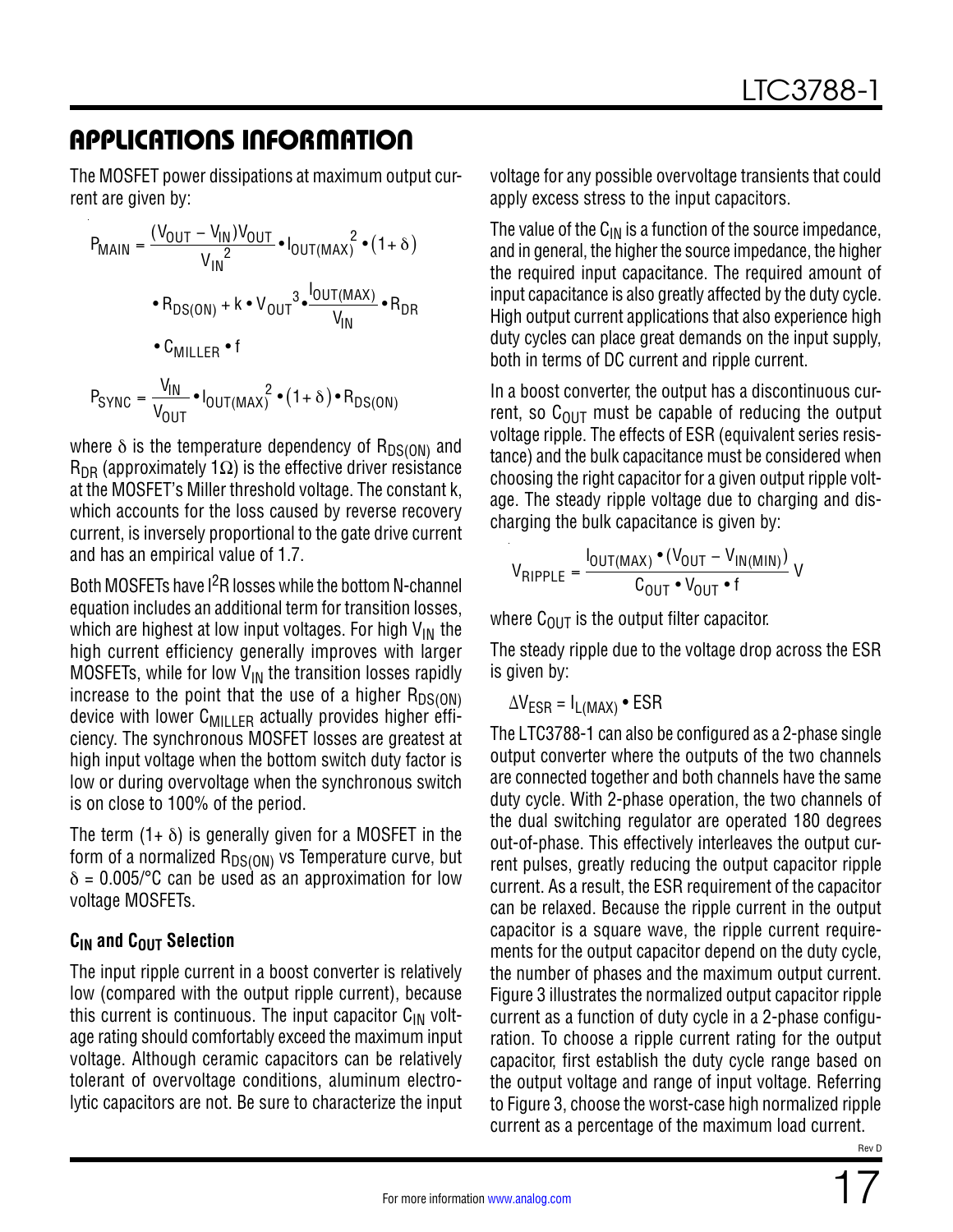

<span id="page-17-0"></span>**Figure 3. Normalized Output Capacitor Ripple Current (RMS) for a Boost Converter**

Multiple capacitors placed in parallel may be needed to meet the ESR and RMS current handling requirements. Dry tantalum, special polymer, aluminum electrolytic and ceramic capacitors are all available in surface mount packages. Ceramic capacitors have excellent low ESR characteristics but can have a high voltage coefficient. Capacitors are now available with low ESR and high ripple current ratings (i.e., OS-CON and POSCAP).

#### **Setting Output Voltage**

The LTC3788-1 output voltages are each set by an external feedback resistor divider carefully placed across the output, as shown in [Figure 4](#page-17-2). The regulated output voltage is determined by:

$$
V_{OUT} = 1.2V \left(1 + \frac{R_B}{R_A}\right)
$$

Great care should be taken to route the  $V_{FB}$  line away from noise sources, such as the inductor or the SW line.



**Figure 4. Setting Output Voltage**

#### **Soft-Start (SS Pins)**

The start-up of each  $V_{\text{OUT}}$  is controlled by the voltage on the respective SS pins. When the voltage on the SS pin is less than the internal 1.2V reference, the LTC3788-1 regulates the VFB pin voltage to the voltage on the SS pin instead of 1.2V.

Soft-start is enabled by simply connecting a capacitor from the SS pin to ground, as shown in [Figure 5](#page-17-1). An internal 10µA current source charges the capacitor, providing a linear ramping voltage at the SS pin. The LTC3788-1 will regulate the VFB pin (and hence,  $V_{\text{OUT}}$ ) according to the voltage on the SS pin, allowing  $V_{\text{OUT}}$  to rise smoothly from  $V_{IN}$  to its final regulated value. The total soft-start time will be approximately:



<span id="page-17-1"></span>**Figure 5. Using the SS Pin to Program Soft-Start**

#### **INTV<sub>CC</sub> Regulators**

The LTC3788-1 features two separate internal P-channel low dropout linear regulators (LDO) that supply power at the INTV $_{\text{CC}}$  pin from either the VBIAS supply pin or the  $EXTV_{CC}$  pin depending on the connection of the  $EXTV_{CC}$ pin. INTV<sub>CC</sub> powers the gate drivers and much of the LTC3788-1's internal circuitry. The VBIAS LDO and the  $EXTV_{CC}$  LDO regulate  $INTV_{CC}$  to 5.4V. Each of these can supply a peak current of 50mA and must be bypassed to ground with a minimum of 4.7µF ceramic capacitor. Good bypassing is needed to supply the high transient currents required by the MOSFET gate drivers and to prevent interaction between the channels.

<span id="page-17-2"></span>Rev D High input voltage applications in which large MOSFETs are being driven at high frequencies may cause the maximum junction temperature rating for the LTC3788-1 to be exceeded. The INTV $_{\text{CC}}$  current, which is dominated by the gate charge current, may be supplied by either the VBIAS LDO or the EXTV<sub>CC</sub> LDO. When the voltage on the EXTV<sub>CC</sub> pin is less than 4.8V, the VBIAS LDO is enabled. In this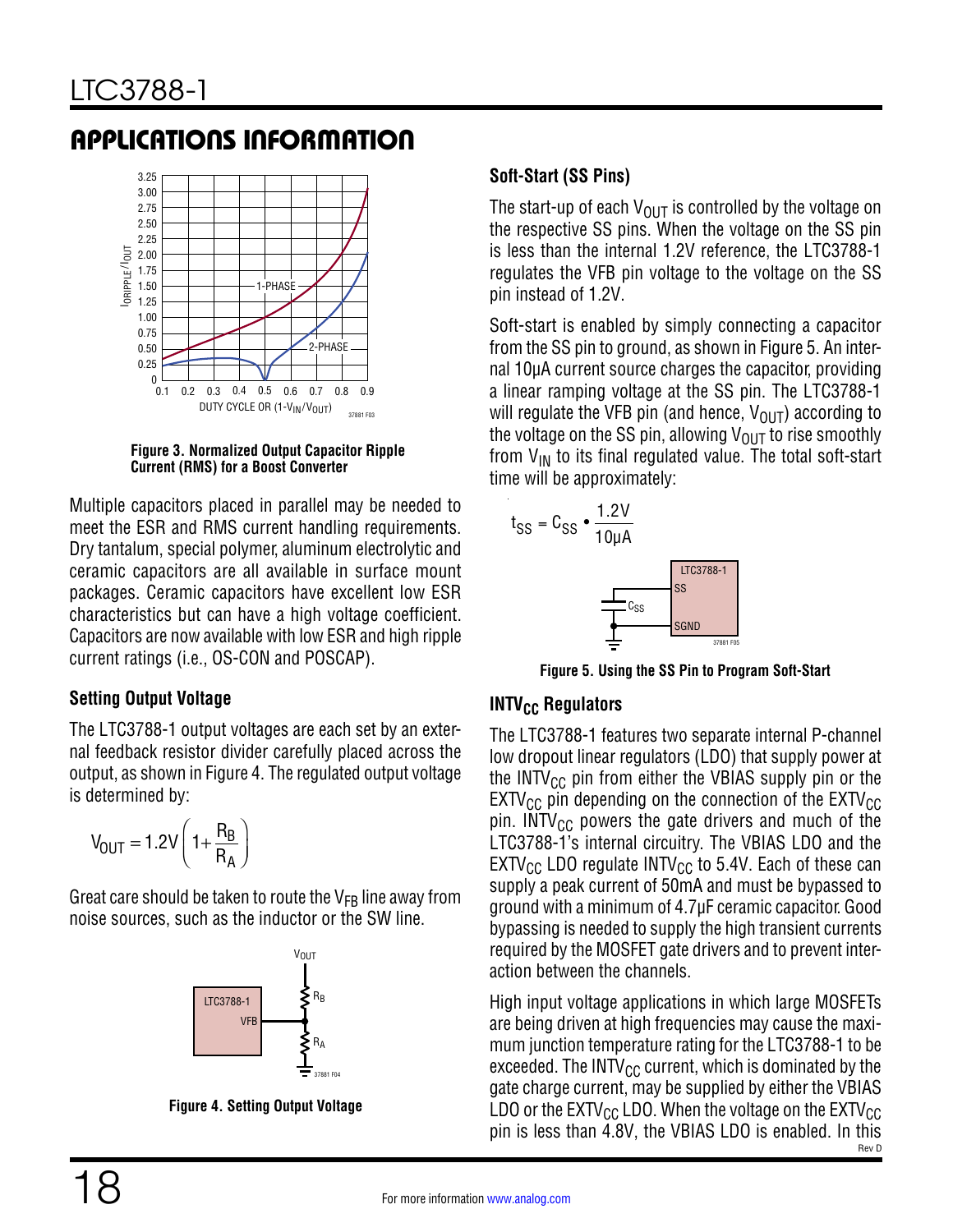case, power dissipation for the IC is highest and is equal to  $V_{IN}$  •  $I_{INTVCC}$ . The gate charge current is dependent on operating frequency, as discussed in the [Efficiency](#page-20-1)  [Considerations](#page-20-1) section. The junction temperature can be estimated by using the equations given in Note 3 of the Electrical Characteristics. For example, the LTC3788-1  $INTV_{CC}$  current is limited to less than 15mA from a 40V supply when not using the  $EXTV_{CC}$  supply:

 $T_{J}$  = 70°C + (15mA)(40V)(90°C/W) = 125°C

To prevent the maximum junction temperature from being exceeded, the input supply current must be checked while operating in continuous conduction mode (PLLIN/MODE  $=$  INTV<sub>CC</sub>) at maximum V<sub>IN</sub>.

When the voltage applied to  $EXTV_{CC}$  rises above 4.8V, the  $V_{IN}$  LDO is turned off and the EXTV<sub>CC</sub> LDO is enabled. The  $EXT_{CC}$  LDO remains on as long as the voltage applied to  $EXT_{CC}$  remains above 4.55V. The  $EXT_{CC}$  LDO attempts to regulate the INTV<sub>CC</sub> voltage to 5.4V, so while  $\mathsf{EXTV}_{\mathsf{CC}}$ is less than 5.4V, the LDO is in dropout and the  $INTV_{CC}$ voltage is approximately equal to  $\text{EXTV}_{\text{CC}}$ . When  $\text{EXTV}_{\text{CC}}$ is greater than 5.4V, up to an absolute maximum of 6V, INTV $_{\text{CC}}$  is regulated to 5.4V.

Significant thermal gains can be realized by powering  $INTV_{CC}$  from an external supply. Tying the  $EXTV_{CC}$  pin to a 5V supply reduces the junction temperature in the previous example from 125°C to 77°C:

 $T_{\rm J}$  = 70°C + (15mA)(5V)(90°C/W) = 77°C

If more current is required through the  $EXTV_{CC}$  LDO than is specified, an external Schottky diode can be added between the  $EXTV_{CC}$  and  $INTV_{CC}$  pins. Make sure that in all cases  $EXTV_{CC} \leq VBIAS$ .

The following list summarizes possible connections for  $EXTV_{CC}$ :

*EXTV<sub>CC</sub>* Left Open (or Grounded). This will cause  $INTV_{CC}$  to be powered from the internal 5.4V regulator resulting in an efficiency penalty at high input voltages.

*EXTV<sub>CC</sub>* Connected to an External Supply. If an external supply is available in the 5.4V to 6V range, it may be used to power  $EXTV_{CC}$  providing it is compatible with the MOSFET gate drive requirements. Ensure that  $EXTV_{CC}$  < VBIAS.

#### <span id="page-18-0"></span>**Topside MOSFET Driver Supply (C<sub>B</sub>, D<sub>B</sub>)**

External bootstrap capacitors  $C_B$  connected to the BOOST pins supply the gate drive voltages for the topside MOSFETs. Capacitor  $C_B$  in the Block Diagram is charged though external diode  $D_B$  from INTV<sub>CC</sub> when the SW pin is low. When one of the topside MOSFETs is to be turned on, the driver places the  $C_B$  voltage across the gate-source of the desired MOSFET. This enhances the MOSFET and turns on the topside switch. The switch node voltage, SW, rises to  $V_{IN}$  and the BOOST pin follows. With the topside MOSFET on, the boost voltage is above the input supply:  $V_{\text{BOOST}} = V_{\text{IN}} + V_{\text{INTVCC}}$ . The value of the boost capacitor  $C_B$  needs to be 100 times that of the total input capacitance of the topside MOSFET(s). The reverse breakdown of the external Schottky diode must be greater than VIN(MAX).

The external diode  $D_B$  can be a Schottky diode or silicon diode, but in either case it should have low leakage and fast recovery. Pay close attention to the reverse leakage at high temperatures where it generally increases substantially.

Each of the topside MOSFET drivers includes an internal charge pump that delivers current to the bootstrap capacitor from the BOOST pin. This charge current maintains the bias voltage required to keep the top MOSFET on continuously during dropout/overvoltage conditions. The Schottky/silicon diodes selected for the topside drivers should have a reverse leakage less than the available output current the charge pump can supply. Curves displaying the available charge pump current under different operating conditions can be found in the [Typical](#page-4-0)  [Performance Characteristics](#page-4-0) section.

A leaky diode  $D_B$  in the boost converter can not only prevent the top MOSFET from fully turning on but it can also completely discharge the bootstrap capacitor  $C_B$  and create a current path from the input voltage to the BOOST pin to INTV<sub>CC</sub>. This can cause INTV<sub>CC</sub> to rise if the diode leakage exceeds the current consumption on  $INTV_{CC}$ . This is particularly a concern in Burst Mode operation where the load on INTV $_{\text{CC}}$  can be very small. The external Schottky or silicon diode should be carefully chosen such that INTV $_{\rm CC}$  never gets charged up much higher than its normal regulation voltage.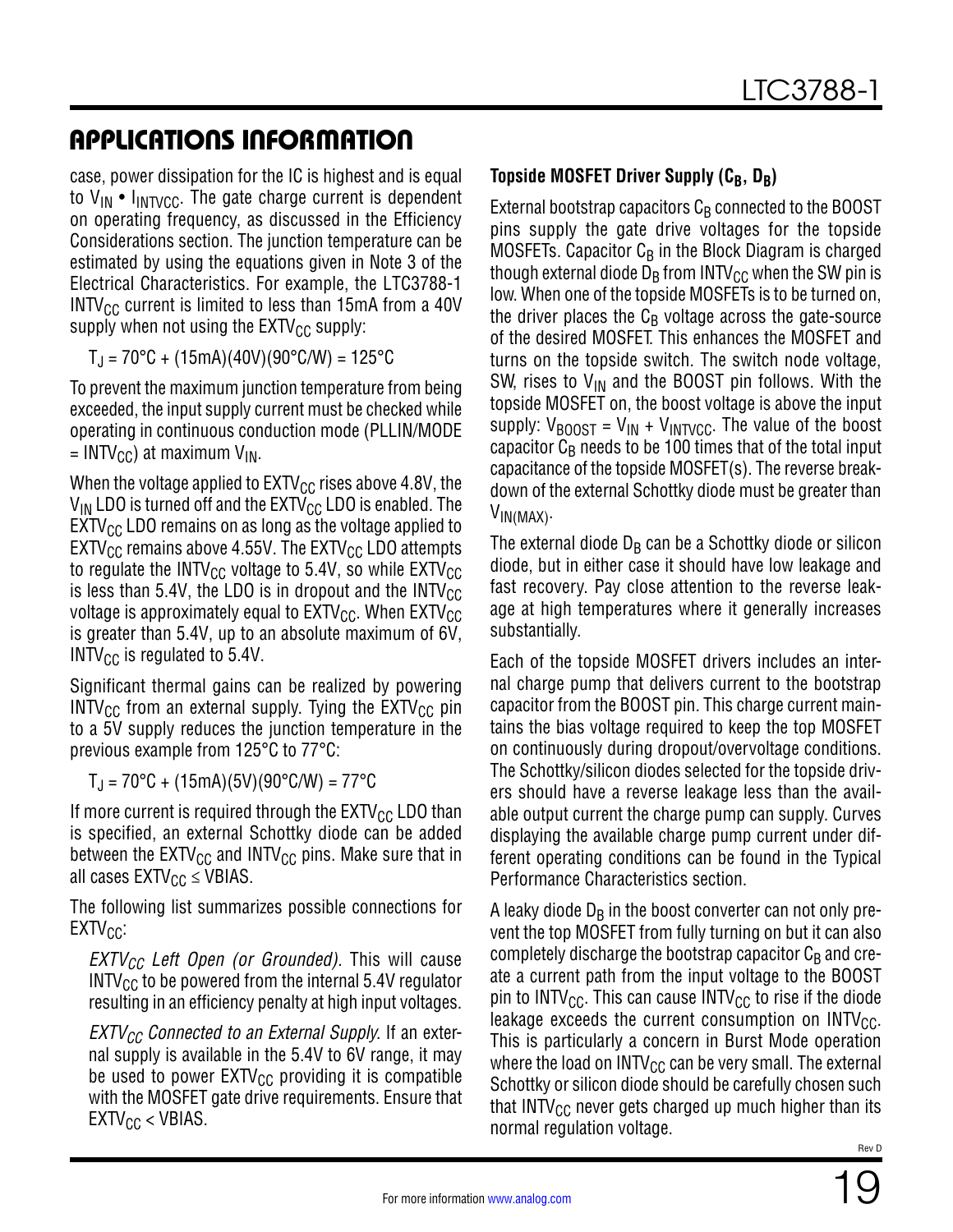#### **Fault Conditions: Overtemperature Protection**

At higher temperatures, or in cases where the internal power dissipation causes excessive self-heating on chip (such as an INTV $_{\text{CC}}$  short to ground), the overtemperature shutdown circuitry will shut down the LTC3788-1. When the junction temperature exceeds approximately 170°C, the overtemperature circuitry disables the  $INTV_{CC}$  LDO, causing the  $INTV_{CC}$  supply to collapse and effectively shut down the entire LTC3788-1 chip. Once the junction temperature drops back to approximately 155 $\degree$ C, the INTV<sub>CC</sub> LDO turns back on. Long term overstress  $(T_1 > 125^{\circ}C)$ should be avoided as it can degrade the performance or shorten the life of the part.

#### **Phase-Locked Loop and Frequency Synchronization**

The LTC3788-1 has an internal phase-locked loop (PLL) comprised of a phase frequency detector, a low pass filter and a voltage-controlled oscillator (VCO). This allows the turn-on of the top MOSFET of controller 1 to be locked to the rising edge of an external clock signal applied to the PLLIN/MODE pin. The turn-on of controller 2's top MOSFET is thus 180 degrees out-of-phase with the external clock. The phase detector is an edge-sensitive digital type that provides zero degrees phase shift between the external and internal oscillators. This type of phase detector does not exhibit false lock to harmonics of the external clock.

If the external clock frequency is greater than the internal oscillator's frequency,  $f_{\rm OSC}$ , then current is sourced continuously from the phase detector output, pulling up the VCO input. When the external clock frequency is less than  $f_{\Omega SC}$ , current is sunk continuously, pulling down the VCO input. If the external and internal frequencies are the same but exhibit a phase difference, the current sources turn on for an amount of time corresponding to the phase difference. The voltage at the VCO input is adjusted until the phase and frequency of the internal and external oscillators are identical. At the stable operating point, the phase detector output is high impedance and the internal filter capacitor,  $C_{LP}$ , holds the voltage at the VCO input.

Typically, the external clock (on PLLIN/MODE pin) input high threshold is 1.6V, while the input low threshold is 1.2V.

Note that the LTC3788-1 can only be synchronized to an external clock whose frequency is within range of the LTC3788-1's internal VCO, which is nominally 55kHz to 1MHz. This is guaranteed to be between 75kHz and 850kHz.

Rapid phase locking can be achieved by using the FREQ pin to set a free-running frequency near the desired synchronization frequency. The VCO's input voltage is prebiased at a frequency corresponding to the frequency set by the FREQ pin. Once prebiased, the PLL only needs to adjust the frequency slightly to achieve phase lock and synchronization. Although it is not required that the free-running frequency be near external clock frequency, doing so will prevent the operating frequency from passing through a large range of frequencies as the PLL locks.

[Table 1](#page-19-1) summarizes the different states in which the FREQ pin can be used.

<span id="page-19-1"></span>

| Tablı<br>e |  |
|------------|--|
|------------|--|

| <b>FREQ PIN</b>  | <b>PLLIN/MODE PIN</b> | <b>FREQUENCY</b>                         |
|------------------|-----------------------|------------------------------------------|
| 0V               | DC Voltage            | 350kHz                                   |
| $INTV_{CC}$      | DC Voltage            | 535kHz                                   |
| Resistor         | DC Voltage            | 50kHz to 900kHz                          |
| Any of the Above | <b>External Clock</b> | Phase Locked to<br><b>External Clock</b> |



<span id="page-19-0"></span>**Figure 6. Relationship Between Oscillator Frequency and Resistor Value at the FREQ Pin**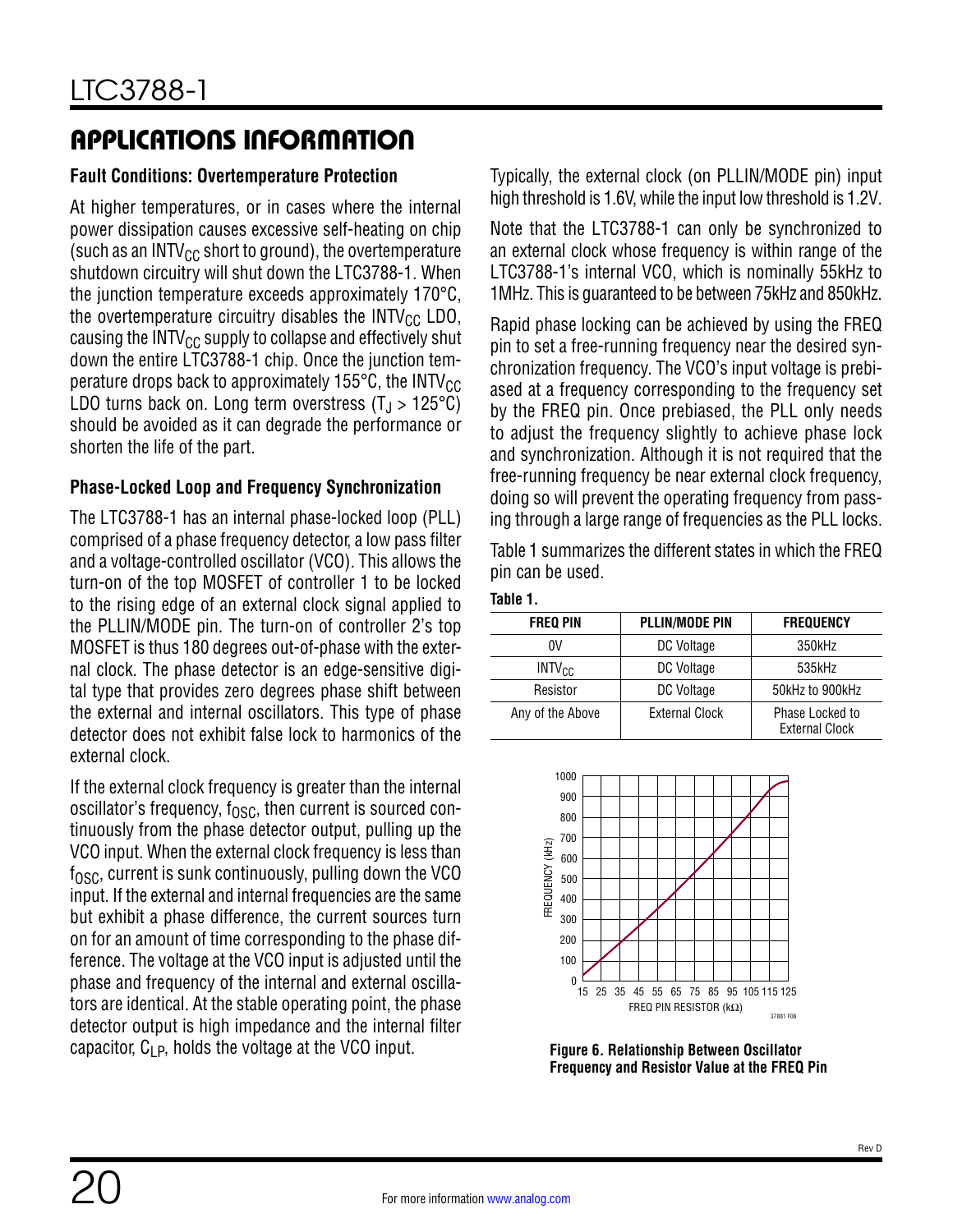#### <span id="page-20-0"></span>**Minimum On-Time Considerations**

Minimum on-time,  $t_{ON(MIN)}$ , is the smallest time duration that the LTC3788-1 is capable of turning on the bottom MOSFET. It is determined by internal timing delays and the gate charge required to turn on the top MOSFET. Low duty cycle applications may approach this minimum ontime limit.

In forced continuous mode, if the duty cycle falls below what can be accommodated by the minimum on-time, the controller will begin to skip cycles but the output will continue to be regulated. More cycles will be skipped when  $V_{IN}$  increases. Once  $V_{IN}$  rises above  $V_{OUT}$ , the loop works to keep the top MOSFET on continuously. The minimum on-time for the LTC3788-1 is approximately 110ns.

#### <span id="page-20-1"></span>**Efficiency Considerations**

The percent efficiency of a switching regulator is equal to the output power divided by the input power times 100%. It is often useful to analyze individual losses to determine what is limiting the efficiency and which change would produce the greatest improvement. Percent efficiency can be expressed as:

%Efficiency =  $100\% - (L1 + L2 + L3 + ...)$ 

where L1, L2, etc., are the individual losses as a percentage of input power.

Although all dissipative elements in the circuit produce losses, four main sources usually account for most of the losses in LTC3788-1 circuits: 1) IC  $V_{IN}$  current, 2) INTV<sub>CC</sub> regulator current, 3) <sup>2</sup>R losses, 4) Bottom MOSFET transition losses.

- 1. The  $V_{IN}$  current is the DC supply current given in the Electrical Characteristics table, which excludes MOSFET driver and control currents.  $V_{IN}$  current typically results in a small  $( $0.1\%$ ) loss.$
- 2. INTV<sub>CC</sub> current is the sum of the MOSFET driver and control currents. The MOSFET driver current results from switching the gate capacitance of the power MOSFETs. Each time a MOSFET gate is switched from low to high to low again, a packet of charge, dQ, moves from  $INTV_{CC}$  to ground. The resulting dQ/dt is a current out of  $INTV_{CC}$  that is typically much larger than the control circuit current. In continuous mode,

 $I_{GATECHG}$  = f(Q<sub>T</sub> + Q<sub>B</sub>), where Q<sub>T</sub> and Q<sub>B</sub> are the gate charges of the topside and bottom side MOSFETs.

- 3. DC I2R losses. These arise from the resistances of the MOSFETs, sensing resistor, inductor and PC board traces and cause the efficiency to drop at high output currents.
- 4. Transition losses apply only to the bottom MOSFET(s), and become significant only when operating at low input voltages (typically 15V or greater). Transition losses can be estimated from:

$$
transition Loss = (1.7) \frac{V_{OUT}^{3}}{V_{IN}} I_{O(MAX)} \cdot C_{RSS} f
$$

Other hidden losses, such as copper trace and internal battery resistances, can account for an additional 5% to 10% efficiency degradation in portable systems. It is very important to include these system-level losses during the design phase.

#### **Checking Transient Response**

The regulator loop response can be checked by looking at the load current transient response. Switching regulators take several cycles to respond to a step in DC (resistive) load current. When a load step occurs,  $V_{OIII}$  shifts by an amount equal to  $\Delta I_{\text{LOAD}}$  (ESR), where ESR is the effective series resistance of C<sub>OUT</sub>.  $\Delta I_{\text{LOAD}}$  also begins to charge or discharge  $C_{\text{OUT}}$  generating the feedback error signal that forces the regulator to adapt to the current change and return  $V_{\text{OUT}}$  to its steady-state value. During this recovery time  $V_{\text{OUT}}$  can be monitored for excessive overshoot or ringing, which would indicate a stability problem. OPTI-LOOP compensation allows the transient response to be optimized over a wide range of output capacitance and ESR values. *The availability of the ITH pin not only allows optimization of control loop behavior, but it also provides a DC coupled and AC filtered closed loop response test point. The DC step, rise time and settling at this test point truly reflects the closed loop response.* Assuming a predominantly second order system, phase margin and/or damping factor can be estimated using the percentage of overshoot seen at this pin. The bandwidth can also be estimated by examining the rise time at the pin. The  $I<sub>TH</sub>$  external components shown in [Figure 9](#page-25-0) circuit will provide an adequate starting point for most applications.

Rev D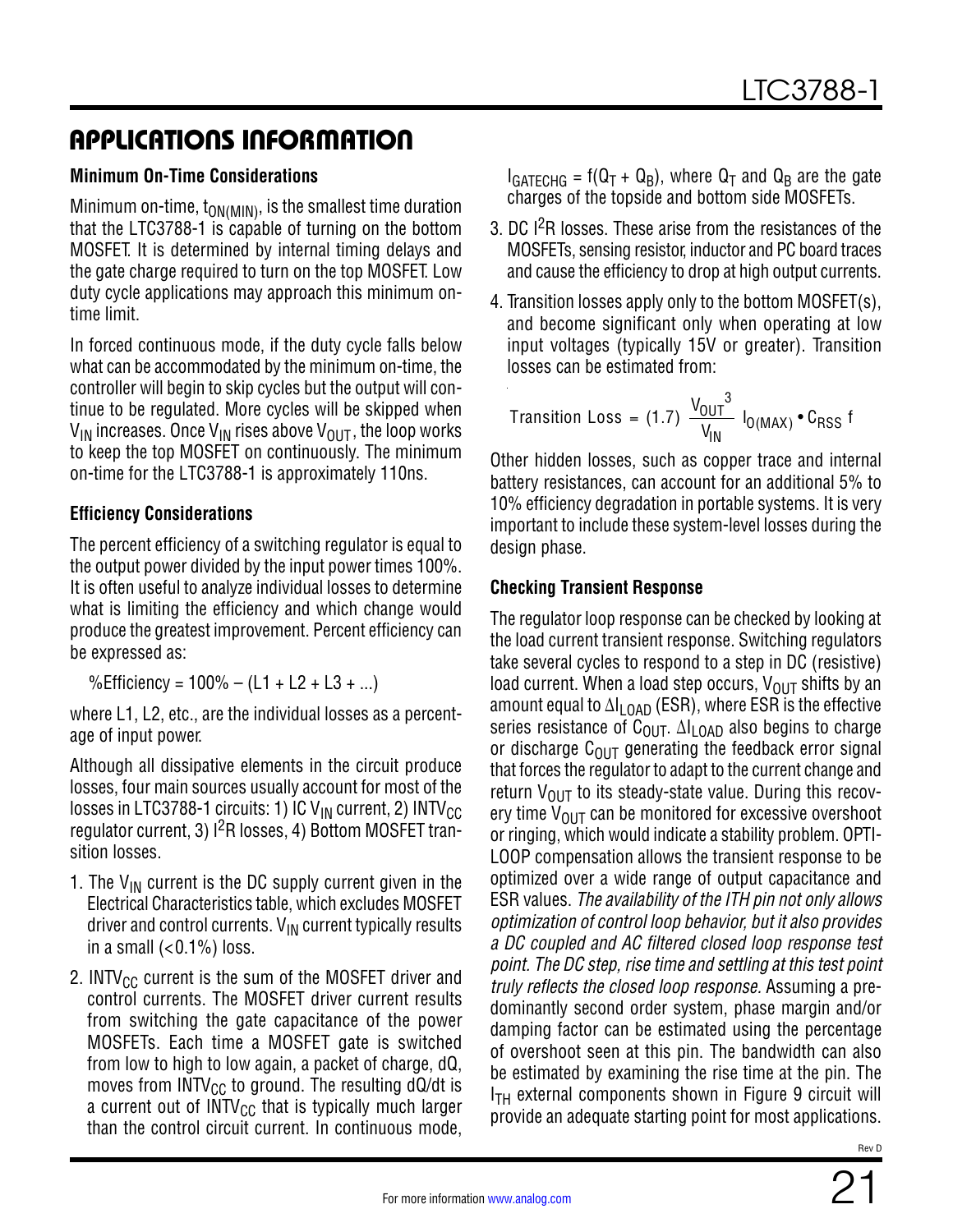The  $I_{TH}$  series RC-CC filter sets the dominant pole-zero loop compensation. The values can be modified slightly (from 0.5 to 2 times their suggested values) to optimize transient response once the final PC layout is complete and the particular output capacitor type and value have been determined. The output capacitors must be selected because the various types and values determine the loop gain and phase. An output current pulse of 20% to 80% of full-load current having a rise time of 1µs to 10µs will produce output voltage and ITH pin waveforms that will give a sense of the overall loop stability without breaking the feedback loop.

Placing a power MOSFET and load resistor directly across the output capacitor and driving the gate with an appropriate signal generator is a practical way to produce a realistic load step condition. The initial output voltage step resulting from the step change in output current may not be within the bandwidth of the feedback loop, so this signal cannot be used to determine phase margin. This is why it is better to look at the ITH pin signal which is in the feedback loop and is the filtered and compensated control loop response.

The gain of the loop will be increased by increasing  $R<sub>C</sub>$  and the bandwidth of the loop will be increased by decreasing  $C_{\text{C}}$ . If R<sub>C</sub> is increased by the same factor that  $C_{\text{C}}$  is decreased, the zero frequency will be kept the same, thereby keeping the phase shift the same in the most critical frequency range of the feedback loop. The output voltage settling behavior is related to the stability of the closed-loop system and will demonstrate the actual overall supply performance.

A second, more severe transient is caused by switching in loads with large  $(>1\mu$ F) supply bypass capacitors. The discharged bypass capacitors are effectively put in parallel with C<sub>OUT</sub>, causing a rapid drop in V<sub>OUT</sub>. No regulator can alter its delivery of current quickly enough to prevent this sudden step change in output voltage if the load switch resistance is low and it is driven quickly. If the ratio of  $C_{LOAD}$  to  $C_{OUT}$  is greater than 1:50, the switch rise time should be controlled so that the load rise time is limited to approximately 25  $\bullet$  C<sub>LOAD</sub>. Thus, a 10µF capacitor would require a 250µs rise time, limiting the charging current to about 200mA.

#### **Design Example**

As a design example for one channel, assume  $V_{IN}$  = 12V(nominal),  $V_{IN}$  = 22V (max),  $V_{OUT}$  = 24V,  $I_{OUT(MAX)}$  = 4A,  $V_{\text{SENSE} (MAX)} = 75 \text{mV}$ , and  $f = 350 \text{kHz}$ .

The inductance value is chosen first based on a 30% ripple current assumption. The highest value of ripple current occurs at the maximum input voltage. Tie the PLLLPF pin to GND, generating 350kHz operation. The minimum inductance for 30% ripple current is:

$$
\Delta I_L = \frac{V_{IN}}{f \cdot L} \left( 1 - \frac{V_{IN}}{V_{OUT}} \right)
$$

A 6.8µH inductor will produce a 30% ripple current. The peak inductor current will be the maximum DC value plus one half the ripple current, or 9.25A.

The  $R_{\text{SFNSF}}$  resistor value can be calculated by using the maximum current sense voltage specification with some accommodation for tolerances:

$$
R_{\text{SENSE}} \le \frac{75 \text{mV}}{9.25 \text{A}} = 0.008 \Omega
$$

Choosing 1% resistors:  $R_A = 5k$  and  $R_B = 95.3k$  yields an output voltage of 24.072V.

The power dissipation on the top side MOSFET can be easily estimated. Choosing a Vishay Si7848BDP MOSFET results in:  $R_{DS(ON)} = 0.012\Omega$ , C<sub>MILLER</sub> = 150pF. At maximum input voltage with  $T(estimated) = 50^{\circ}$ C:

$$
PMAIN = \frac{(24V - 12V) 24V}{(12V)^{2}} \cdot (4A)^{2}
$$
  
• [1 + (0.005)(50°C – 25°C)] • 0.008Ω  
+ (1.7)(24V)<sup>3</sup>  $\frac{4A}{12V}$  (150pF)(350kHz) = 0.7W

 $C<sub>OUT</sub>$  is chosen to filter the square current in the output. The maximum output current peak is:

$$
I_{OUT(PEAK)} = 4 \cdot \left(1 + \frac{31\%}{2}\right) = 4.62A
$$

A low ESR (5m $\Omega$ ) capacitor is suggested. This capacitor will limit output voltage ripple to 23.1mV (assuming ESR dominate ripple).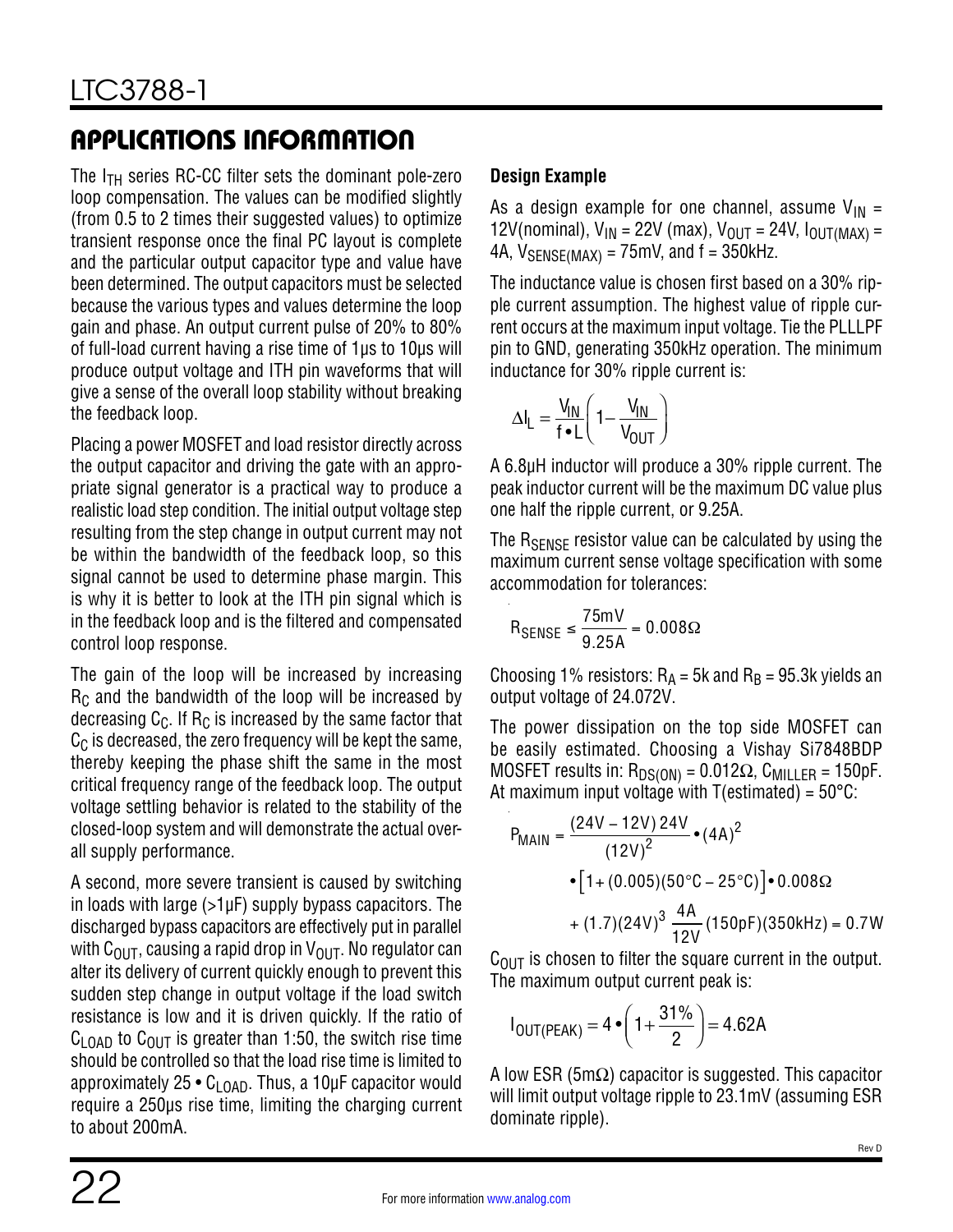#### **PC Board Layout Checklist**

When laying out the printed circuit board, the following checklist should be used to ensure proper operation of the IC. These items are also illustrated graphically in the layout diagram of [Figure 7.](#page-23-0) [Figure 8](#page-24-0) illustrates the current waveforms present in the various branches of the 2-phase synchronous regulators operating in the continuous mode. Check the following in your layout:

- 1. Put the bottom N-channel MOSFETs MBOT1 and MBOT2 and the top N-channel MOSFETs MTOP1 and MTOP2 in one compact area with  $C<sub>OUT</sub>$ .
- 2. Are the signal and power grounds kept separate? The combined IC signal ground pin and the ground return of  $C_{\text{INTVCC}}$  must return to the combined  $C_{\text{OUT}}(-)$  terminals. The path formed by the bottom N-channel MOSFET and the  $C_{IN}$  capacitor should have short leads and PC trace lengths. The output capacitor  $(-)$  terminals should be connected as close as possible to the (–) terminals of the input capacitor by placing the capacitors next to each other.
- 3. Do the LTC3788-1 VFB pins' resistive dividers connect to the  $(+)$  terminals of  $C_{OUT}$ ? The resistive divider must be connected between the  $(+)$  terminal of C<sub>OUT</sub> and signal ground and placed close to the VFB pin. The feedback resistor connections should not be along the high current input feeds from the input capacitor(s).
- 4. Are the  $SENSE^-$  and  $SENSE^+$  leads routed together with minimum PC trace spacing? The filter capacitor between SENSE<sup>+</sup> and SENSE<sup>-</sup> should be as close as possible to the IC. Ensure accurate current sensing with Kelvin connections at the sense resistor.
- 5. Is the INTV $_{\text{CC}}$  decoupling capacitor connected close to the IC, between the INTV $_{\text{CC}}$  and the power ground pins? This capacitor carries the MOSFET drivers' current peaks. An additional 1µF ceramic capacitor placed immediately next to the  $INTV_{CC}$  and PGND pins can help improve noise performance substantially.
- 6. Keep the switching nodes (SW1, SW2), top gate nodes (TG1, TG2) and boost nodes (BOOST1, BOOST2) away from sensitive small-signal nodes, especially from the opposites channel's voltage and current sensing

feedback pins. All of these nodes have very large and fast moving signals and, therefore, should be kept on the output side of the LTC3788-1 and occupy a minimal PC trace area.

7. Use a modified "star ground" technique: a low impedance, large copper area central grounding point on the same side of the PC board as the input and output capacitors with tie-ins for the bottom of the  $INTV_{CC}$ decoupling capacitor, the bottom of the voltage feedback resistive divider and the SGND pin of the IC.

#### **PC Board Layout Debugging**

Start with one controller on at a time. It is helpful to use a DC-50MHz current probe to monitor the current in the inductor while testing the circuit. Monitor the output switching node (SW pin) to synchronize the oscilloscope to the internal oscillator and probe the actual output voltage. Check for proper performance over the operating voltage and current range expected in the application. The frequency of operation should be maintained over the input voltage range down to dropout and until the output load drops below the low current operation threshold typically 10% of the maximum designed current level in Burst Mode operation.

The duty cycle percentage should be maintained from cycle to cycle in a well designed, low noise PCB implementation. Variation in the duty cycle at a subharmonic rate can suggest noise pickup at the current or voltage sensing inputs or inadequate loop compensation. Overcompensation of the loop can be used to tame a poor PC layout if regulator bandwidth optimization is not required. Only after each controller is checked for its individual performance should both controllers be turned on at the same time. A particularly difficult region of operation is when one controller channel is nearing its current comparator trip point while the other channel is turning on its bottom MOSFET. This occurs around the 50% duty cycle on either channel due to the phasing of the internal clocks and may cause minor duty cycle jitter.

Reduce  $V_{IN}$  from its nominal level to verify operation with high duty cycle. Check the operation of the undervoltage lockout circuit by further lowering  $V_{IN}$  while monitoring the outputs to verify operation.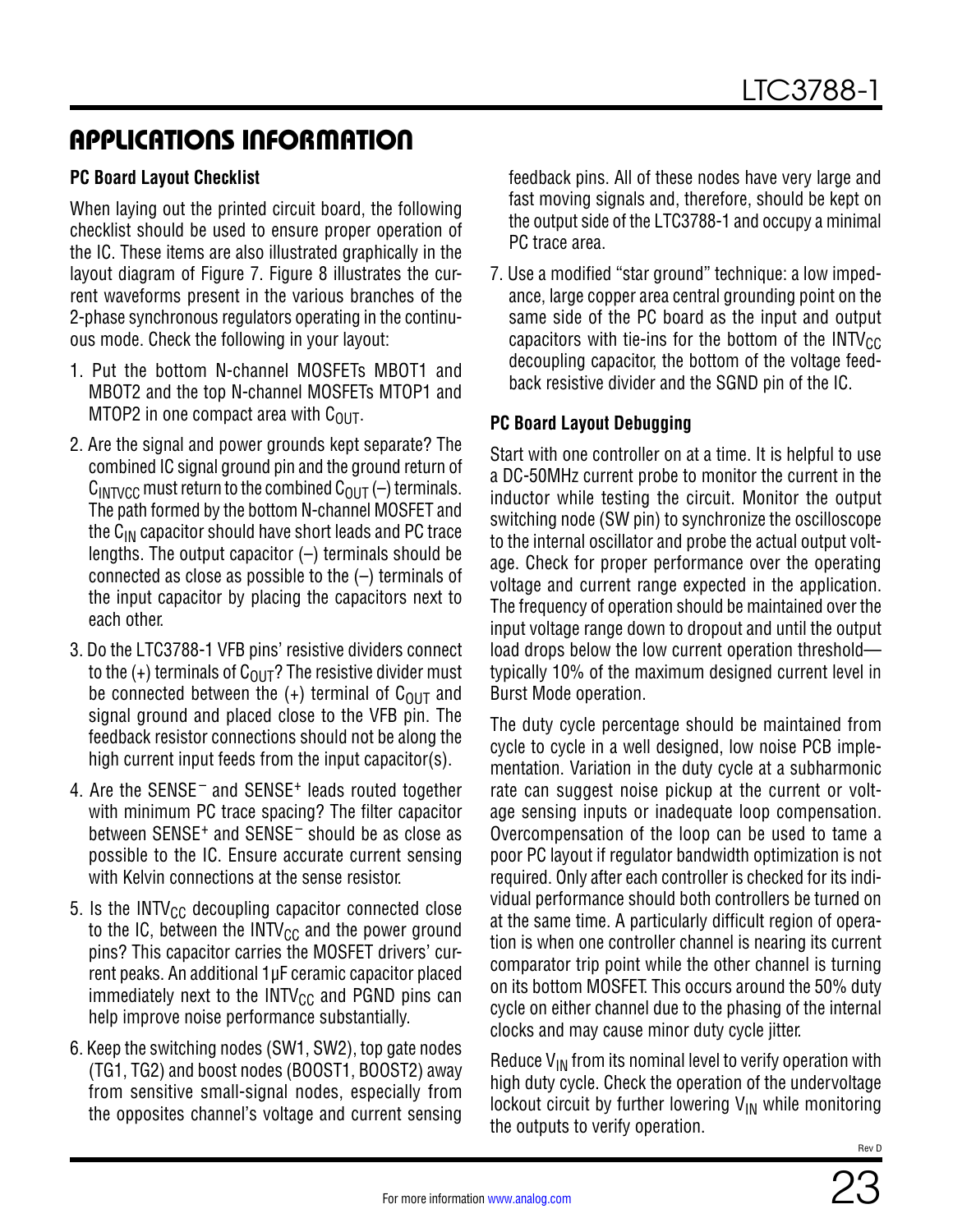Investigate whether any problems exist only at higher output currents or only at higher input voltages. If problems coincide with high input voltages and low output currents, look for capacitive coupling between the BOOST, SW, TG, and possibly BG connections and the sensitive voltage and current pins. The capacitor placed across the current sensing pins needs to be placed immediately adjacent to the pins of the IC. This capacitor helps to minimize the effects of differential noise injection due to high frequency capacitive coupling. If problems are encountered with high current output loading at lower input voltages, look for inductive coupling between  $C_{IN}$ , Schottky and the top MOSFET components to the sensitive current and voltage sensing traces. In addition, investigate common ground path voltage pickup between these components and the SGND pin of the IC.

An embarrassing problem, which can be missed in an otherwise properly working switching regulator results when the current sensing leads are hooked up backwards. The output voltage under this improper hook-up will still be maintained, but the advantages of current mode control will not be realized. Compensation of the voltage loop will be much more sensitive to component selection. This behavior can be investigated by temporarily shorting out the current sensing resistor—don't worry, the regulator will still maintain control of the output voltage.



<span id="page-23-0"></span>**Figure 7. Recommended Printed Circuit Layout Diagram**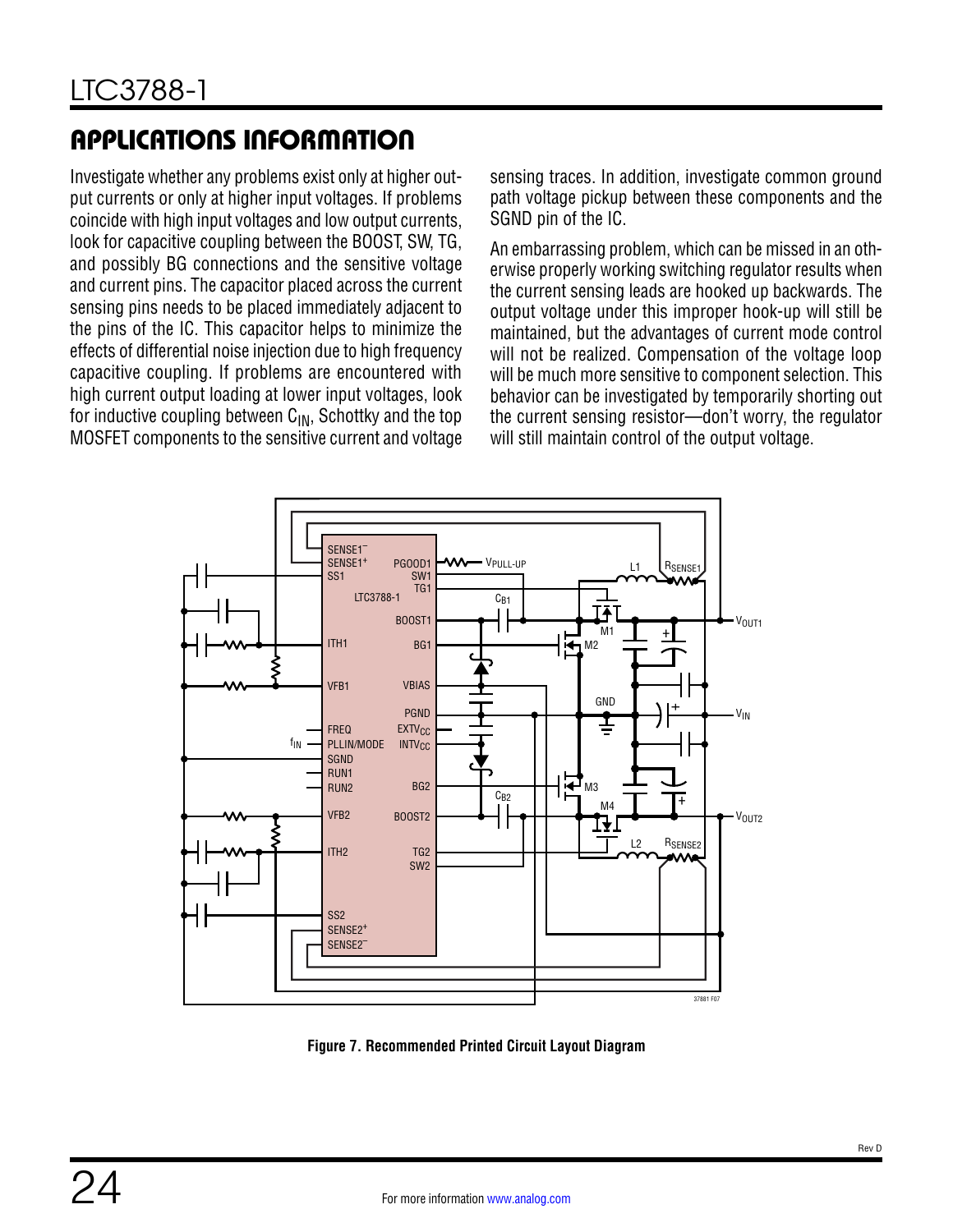

<span id="page-24-0"></span>**Figure 8. Branch Current Waveforms**

Rev D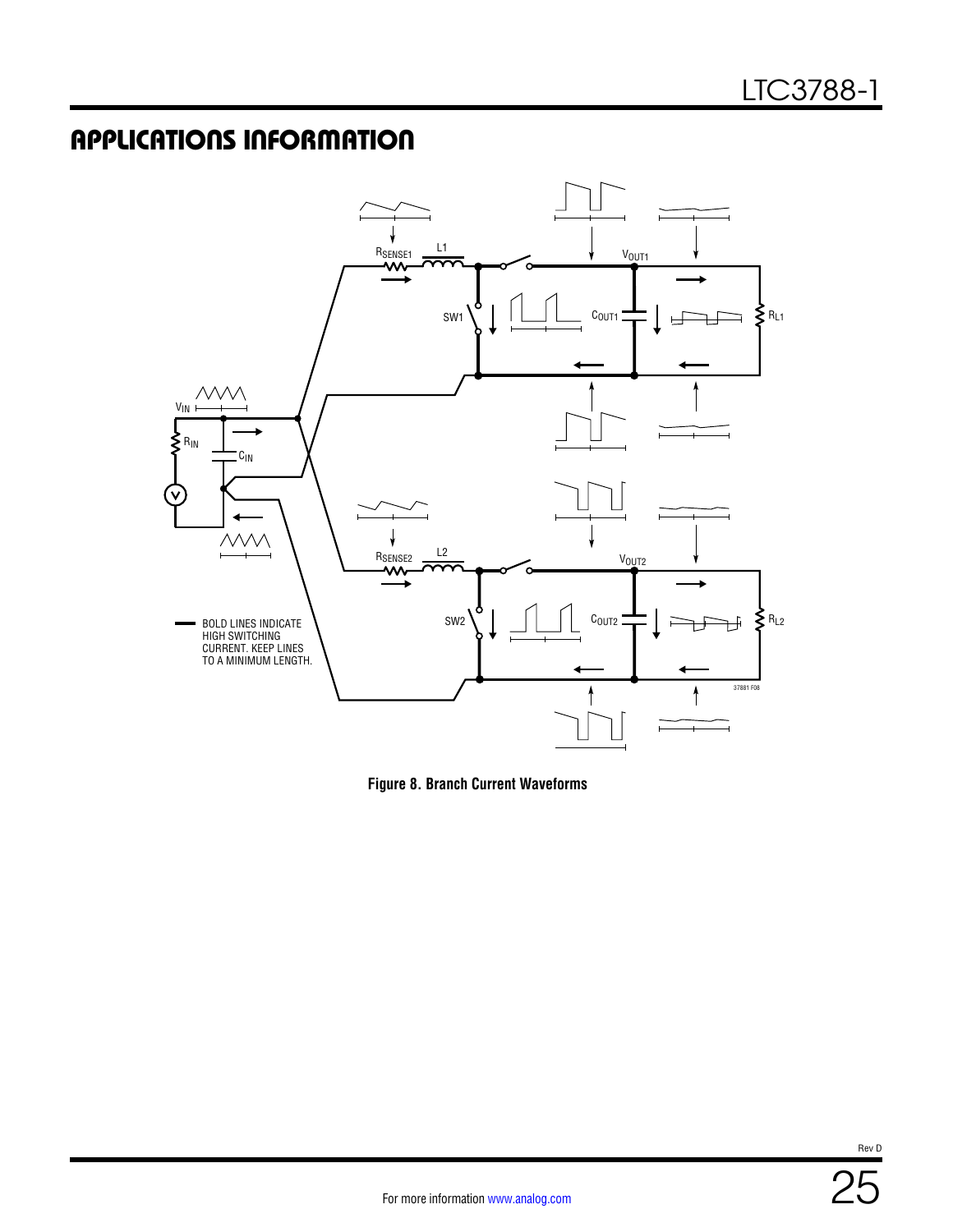

CINB, COUTB1, COUTB2: TDK C4532X5R1E226M L1, L2: PULSE PA1494.362NL MBOT1, MBOT2, MTOP1, MTOP2: RENESAS HAT2169H \*WHEN VIN < 8V, MAXIMUM LOAD CURRENT AVAILABLE IS REDUCED.

<span id="page-25-0"></span>**Figure 9. High Efficiency 2-Phase 24V Boost Converter**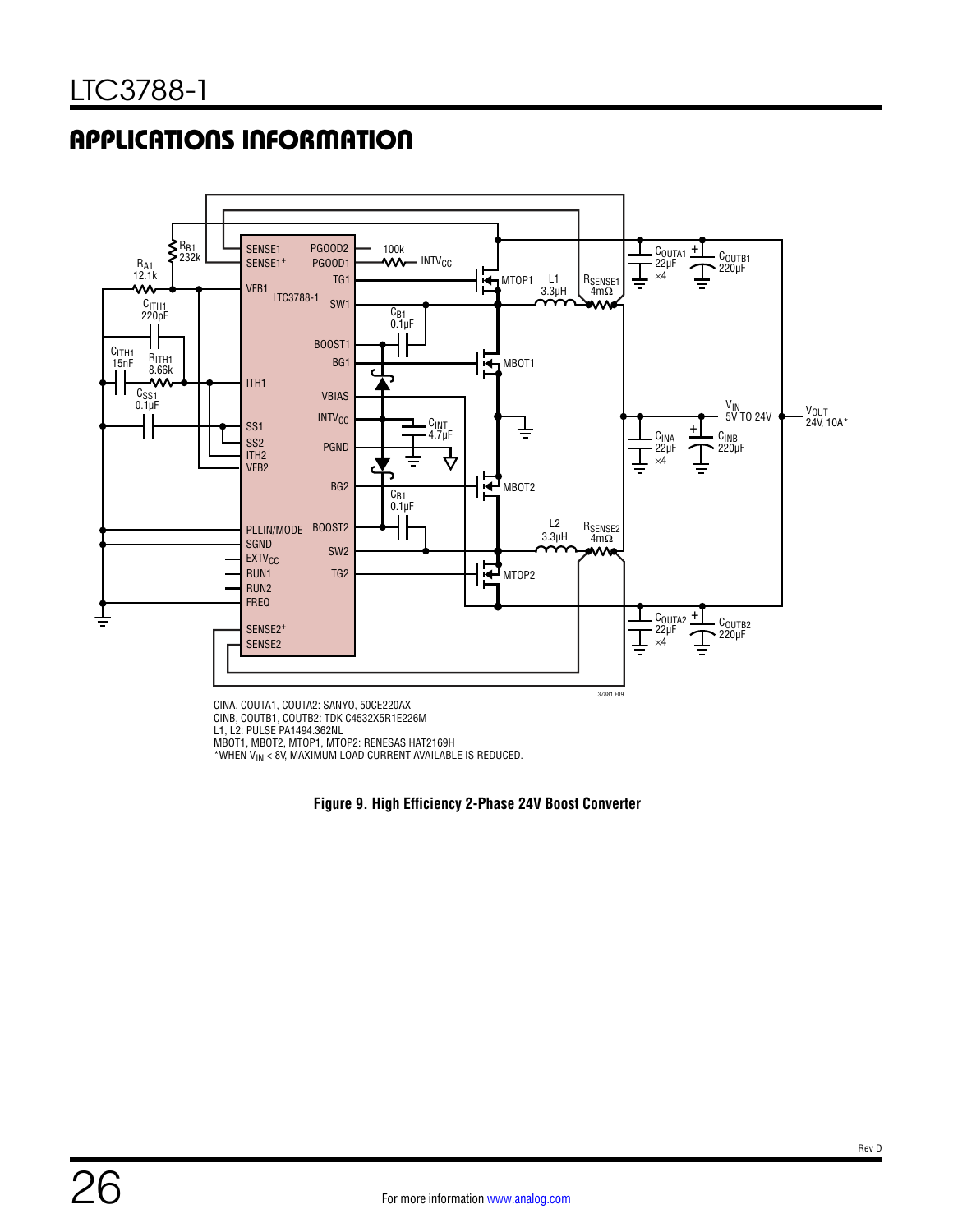

<span id="page-26-0"></span>**Figure 10. High Efficiency Dual 24V/48V Boost Converter with Inductor DCR Current Sensing**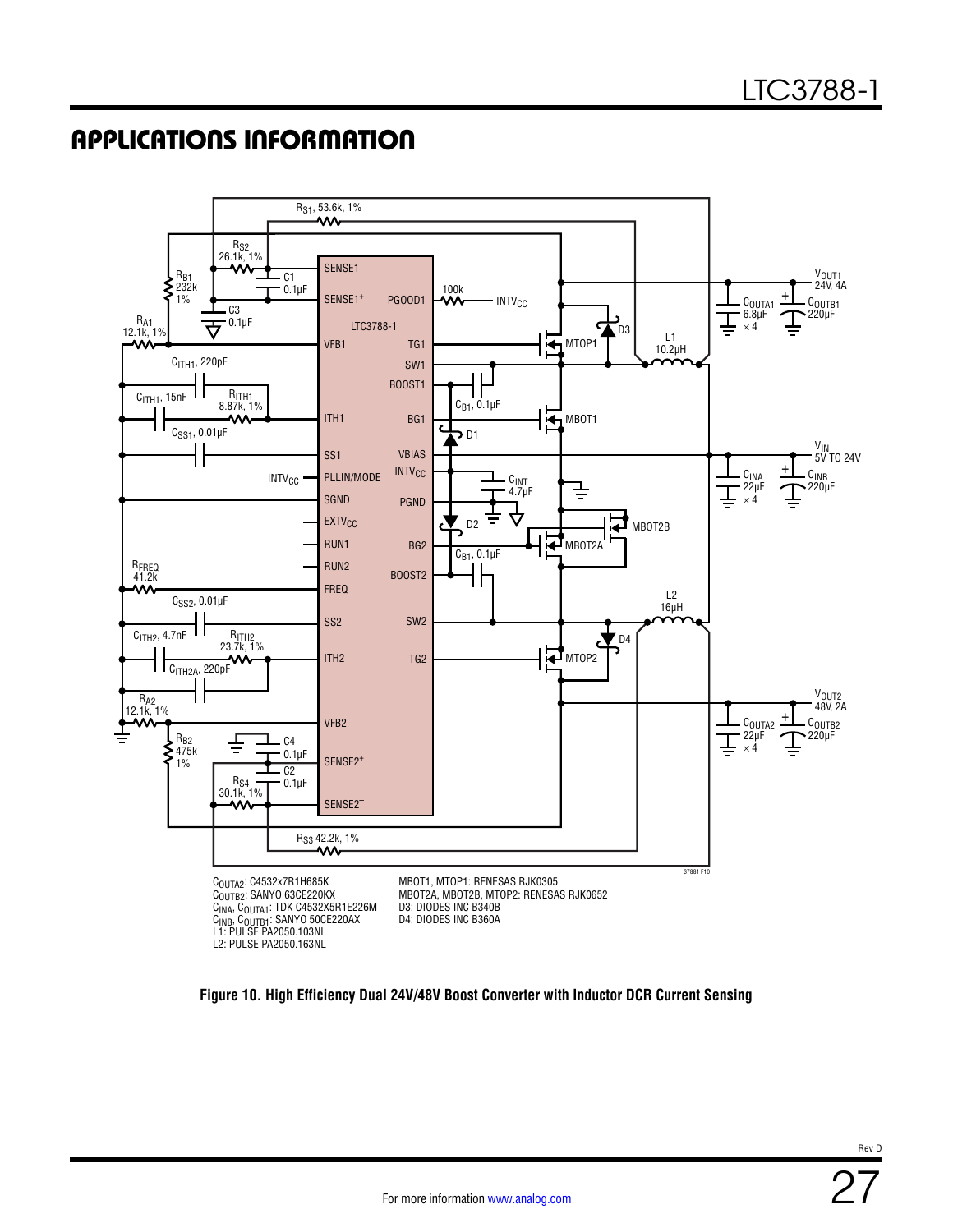# PACKAGE DESCRIPTION



**GN Package 28-Lead Plastic SSOP (Narrow .150 Inch)** (Reference LTC DWG # 05-08-1641 Rev B)

#### FLASH SHALL NOT EXCEED 0.010" (0.254mm) PER SIDE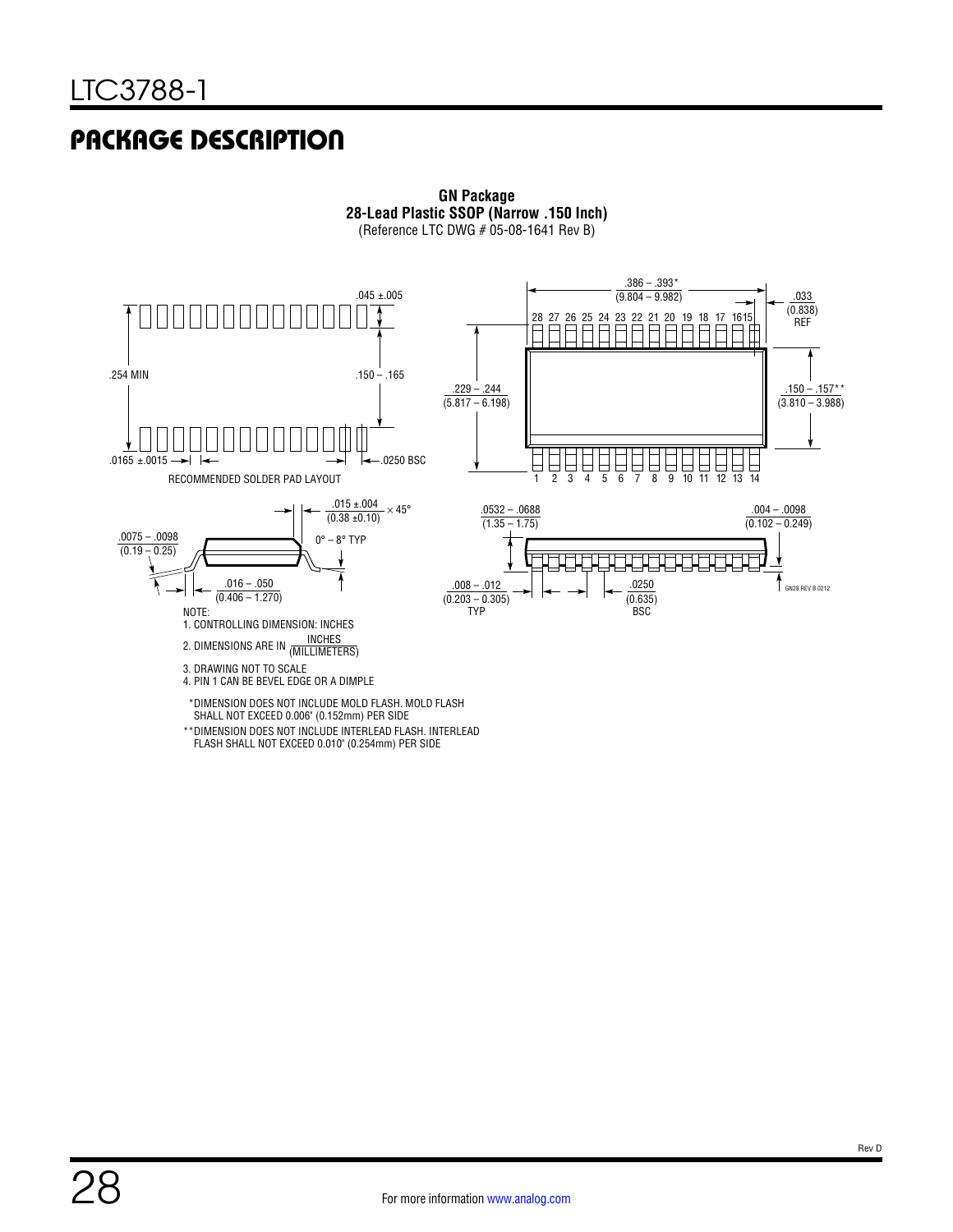# REVISION HISTORY

| <b>REV</b> | <b>DATE</b> | <b>DESCRIPTION</b>                                                                   | <b>PAGE NUMBER</b> |
|------------|-------------|--------------------------------------------------------------------------------------|--------------------|
| A          | 3/10        | Updates to Typical Application.                                                      |                    |
|            |             | Updates in the Electrical Characteristics section.                                   | 3, 4               |
|            |             | Updates to PLLIN/MODE in Pin Functions.                                              | 9                  |
|            |             | Updates to Applications Information.                                                 | 15, 19, 22         |
|            |             | New Figure 9 added.                                                                  | 26                 |
|            |             | Updated Note on Typical Application.                                                 | 30                 |
|            |             | Updated Related Parts Table.                                                         | 30                 |
| B.         | 9/11        | Updated the Topside MOSFET Driver Supply (C <sub>B</sub> , D <sub>B</sub> ) section. | 19                 |
|            |             | Updated the Related Parts.                                                           | 30                 |
| C          | 1/12        | Revised Figure 10.                                                                   | 27                 |
| D          | 9/18        | Updated PGOOD section in the Electrical Characteristics tables.                      | 4                  |

Rev D